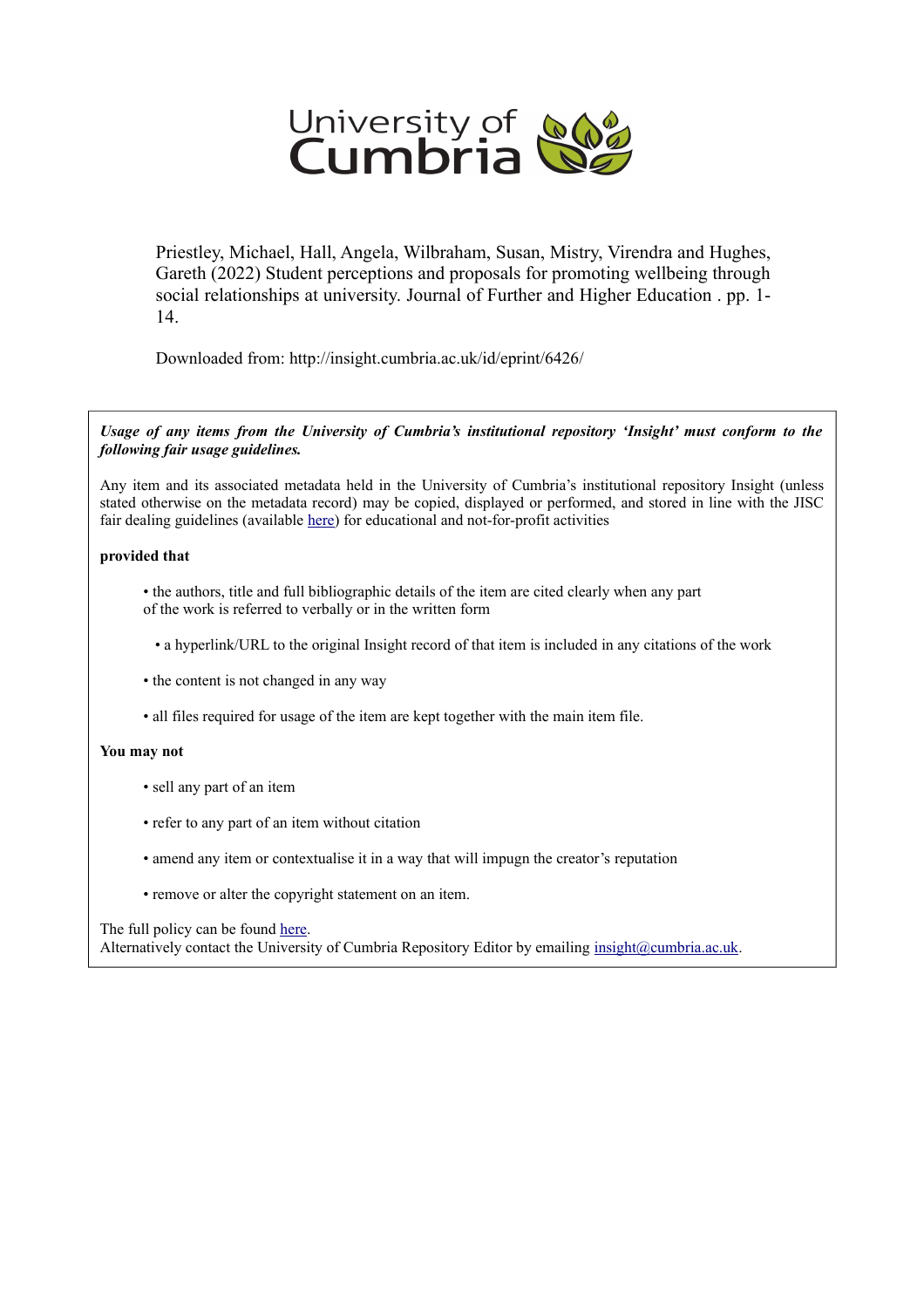

**Journal of Further and Higher Education**



**ISSN: (Print) (Online) Journal homepage:<https://www.tandfonline.com/loi/cjfh20>**

# **Student perceptions and proposals for promoting wellbeing through social relationships at university**

**Michael Priestley, Angela Hall, Susan J. Wilbraham, Virendra Mistry, Gareth Hughes & Leigh Spanner**

**To cite this article:** Michael Priestley, Angela Hall, Susan J. Wilbraham, Virendra Mistry, Gareth Hughes & Leigh Spanner (2022): Student perceptions and proposals for promoting wellbeing through social relationships at university, Journal of Further and Higher Education, DOI: [10.1080/0309877X.2022.2061844](https://www.tandfonline.com/action/showCitFormats?doi=10.1080/0309877X.2022.2061844)

**To link to this article:** <https://doi.org/10.1080/0309877X.2022.2061844>

ര

© 2022 The Author(s). Published by Informa UK Limited, trading as Taylor & Francis Group.



Published online: 11 Apr 2022.



 $\overrightarrow{S}$  [Submit your article to this journal](https://www.tandfonline.com/action/authorSubmission?journalCode=cjfh20&show=instructions)  $\overrightarrow{S}$ 



[View related articles](https://www.tandfonline.com/doi/mlt/10.1080/0309877X.2022.2061844)  $\mathbb{Z}$ 



[View Crossmark data](http://crossmark.crossref.org/dialog/?doi=10.1080/0309877X.2022.2061844&domain=pdf&date_stamp=2022-04-11)<sup>C</sup>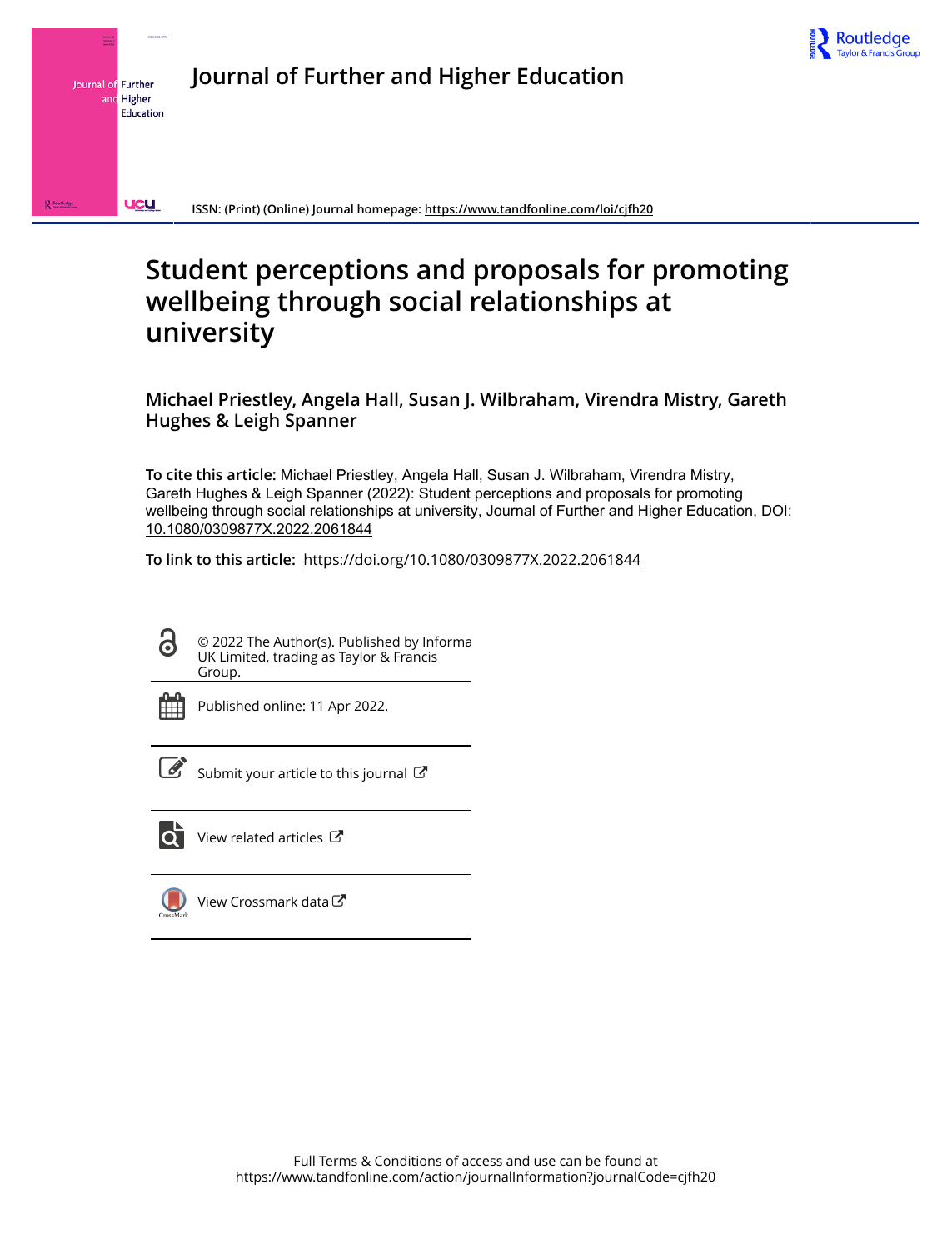#### ORIGINAL PAPER

**a** OPEN ACCESS **a** Check for updates

Routledae Taylor & Francis Group

# **Student perceptions and proposals for promoting wellbeing through social relationships at university**

Michael Priestle[y](http://orcid.org/0000-0002-4830-3022) **D**<sup>[a](#page-2-0)</sup>, Angela Hall<sup>b</sup>, Susan J. Wi[lb](#page-2-0)raha[m](http://orcid.org/0000-0001-8512-0041) D<sup>[c](#page-2-1)</sup>, Viren[d](#page-2-1)ra Mistry D<sup>d</sup>, Ga[r](http://orcid.org/0000-0003-4782-187X)eth Hughes **D**<sup>e</sup> and Leigh Spanner **D**<sup>[f](#page-2-3)</sup>

<span id="page-2-3"></span><span id="page-2-2"></span><span id="page-2-1"></span><span id="page-2-0"></span><sup>a</sup>School of Education, Durham University, Durham, UK; <sup>b</sup>School of Health, Wellbeing, and Social Care, Open University, Milton Keynes, UK; <sup>c</sup>Institute of Health, University of Cumbria, Carlisle, UK; <sup>d</sup>Teaching and Learning Academy, Liverpool John Moores University, Liverpool, UK; <sup>e</sup>Student Wellbeing, University of Derby, Derby, UK;<br><sup>fStudent Minds Leeds LIK</sup> Student Minds, Leeds, UK

#### **ABSTRACT**

Whilst existing evidence has demonstrated the imperative of social integration, inclusion, and belonging for student mental health, students often report relational challenges, barriers, and stressors at university. Drawing on thematic analysis of six student co-creation panels conducted during the Student Minds University Mental Health Charter consultations, this paper aims to elucidate student perspectives and proposals for promoting mental health at university by enhancing interpersonal interactions and social relationships. In particular, student panels identified existing challenges and opportunities to address social isolation, conflict, and exclusion in interactions with peers, academic staff, and the local community. The findings of this paper both echo and develop the principles of good practice propounded by the University Mental Health Charter, whilst the implications for university policy in the context of the Covid-19 pandemic are also discussed.

#### **ARTICLE HISTORY**  Received 10 October 2021

Accepted 29 March 2022

#### **KEYWORDS**

Mental health; wellbeing; students; social relationships; university mental health charter

# **Introduction**

<span id="page-2-10"></span><span id="page-2-9"></span><span id="page-2-8"></span><span id="page-2-7"></span><span id="page-2-6"></span><span id="page-2-4"></span>Student mental health and wellbeing is a growing concern, with some evidence that UK students score lower on wellbeing outcomes than the age-equivalent non-student population (ONS, [2020](#page-14-0)). Loneliness and isolation have consistently been highlighted as prevalent student mental health risk factors (McIntyre et al. [2018](#page-14-1); Hurst and Baranik [2013](#page-14-2)), with students twice as likely to report loneliness than the general population (Jopling and Valtorta [2018](#page-14-3)). Against a backdrop of increasing numbers of students reporting mental distress and accessing university mental health services (Broglia, Millings, and Barkham [2017](#page-13-0); Thorley [2017](#page-15-0)), Universities UK ([2020](#page-15-1)), – the representative body for higher education institutions in the UK – promote a whole university approach extending beyond the provision of isolated mental health services and interventions, to incorporate preventative social, cultural, and structural influences on mental health and wellbeing at university (Newton, Dooris, and Wills [2016\)](#page-14-4). The University Mental Health Charter (Hughes and Spanner [2019](#page-13-1)) outlines principles of good practice to operationalise a whole university approach and improve mental health outcomes for the whole university community. The Charter contains five dimensions and 18 themes in total, with social integration and belonging constituting one theme within the 'Live' domain. Six principles of good practice are propounded, relating to: community; social integration; social isolation; loneliness; discrimination; and social cohesion. The

© 2022 The Author(s). Published by Informa UK Limited, trading as Taylor & Francis Group.

This is an Open Access article distributed under the terms of the Creative Commons Attribution-NonCommercial-NoDerivatives License (http:// creativecommons.org/licenses/by-nc-nd/4.0/), which permits non-commercial re-use, distribution, and reproduction in any medium, provided the original work is properly cited, and is not altered, transformed, or built upon in any way.

<span id="page-2-5"></span>CONTACT Michael Priestley **S** michael.j.priestley@durham.ac.uk **S** School of Education, Durham University, Leazes Road, Durham, UK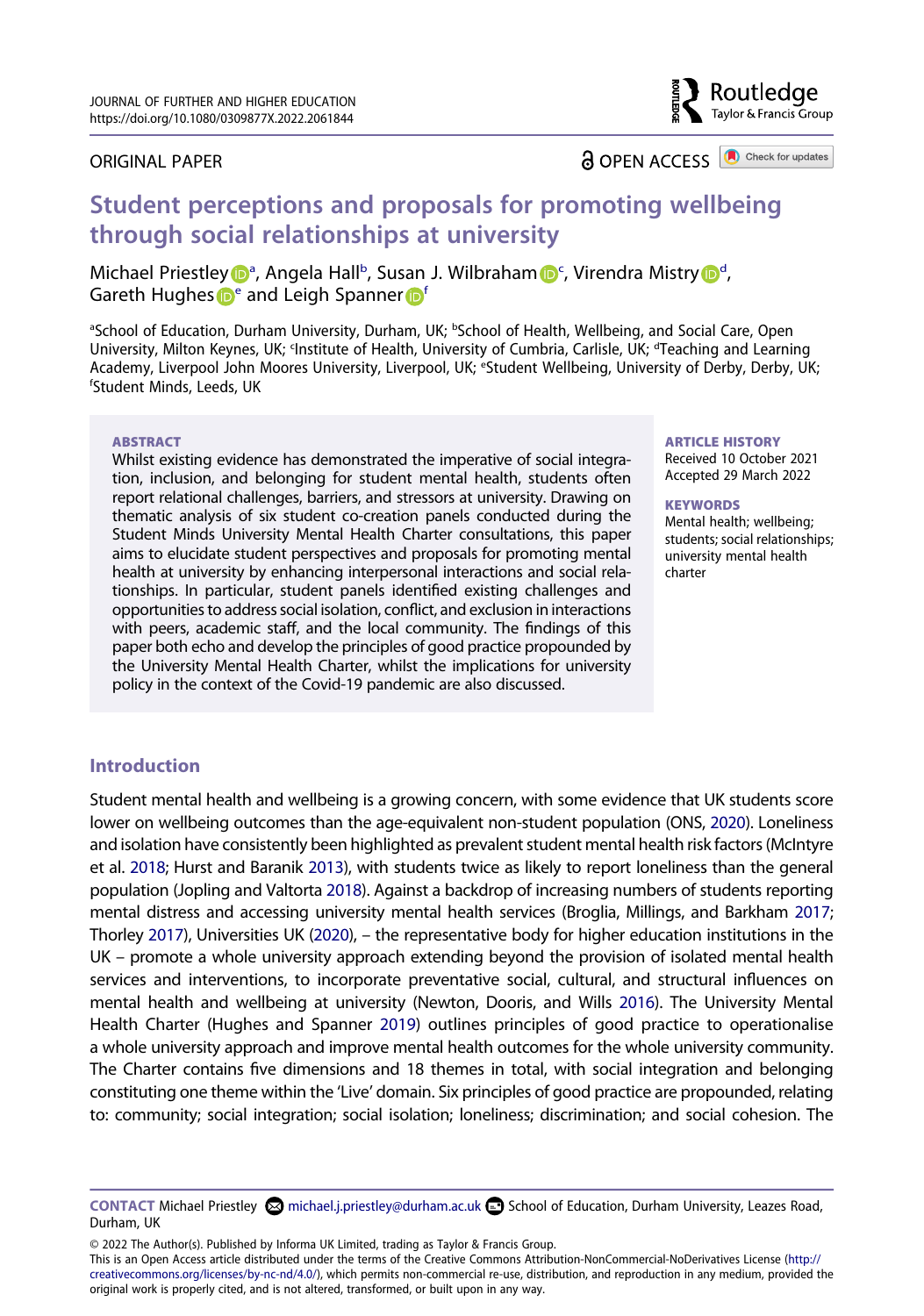# 2  $\left(\rightarrow\right)$  M. PRIESTLEY ET AL.

Charter thus substantiates the imperative for further evidence-based review of these principles to understand how social relationships at university can facilitate or impede student wellbeing, as part of a whole university approach.

# *Community*

<span id="page-3-10"></span><span id="page-3-2"></span><span id="page-3-0"></span>Existing evidence clearly outlines the importance of creating a sense of belonging within a diverse safe community for student mental health and wellbeing (Pedler, Willis, and Nieuwoudt [2021](#page-14-5)). The belongingness hypothesis theorises that, alongside social interaction, emotional connection and identification with a larger community endows purpose, identity, and ameliorates emotional distress (Baumeister and Leary [1995\)](#page-13-2). Student accounts of belonging describe the importance of social connection including contact with 'friends', 'societies', and 'clubs'; academic interactions including communication with lecturers (see also Thomas [2012](#page-15-2)); and 'experiences of living in the geographical, environmental, and cultural context of the local community' (Ahn and Davis [2020](#page-12-0), 628). Whilst social identification with a university city is significantly predictive of lower depression and anxiety (McIntyre et al. [2018](#page-14-1)), students often report experiencing exclusion, resentment, and hostility from local residents amid tensions relating to alcohol-related anti-social behaviour, degradation of the physical environment, displacement of local services and families, and pressure on local infrastructure (Long [2016](#page-14-6); Sage, Smith, and Hubbard [2012\)](#page-15-3).

# <span id="page-3-9"></span>*Social integration*

<span id="page-3-1"></span>Social integration, connection, and sense of belonging are all significantly positively associated with mental health and wellbeing outcomes within the UK student population. Indicatively, both Alsubaie et al. [\(2019\)](#page-12-1) and McIntyre et al. ([2018](#page-14-1)) found that the quality and/or quantity of student's social relationships significantly predict lower depression, anxiety, and higher quality of life. Similarly, in a large random sample of students in the US, Hefner and Eisenberg [\(2009\)](#page-13-3) found that higher perceived quality of social support from friends, family, and romantic partners was negatively associated with depression, anxiety, suicidality, and disordered eating. Indeed, social relationships have been theorised to provide emotional, instrumental, informational, and appraisal support in the management, amelioration, or prevention of psychological distress (House [1981](#page-13-4)). Social integration has equally been found to predict student physical health outcomes (Klaiber, Whillans, and Frances [2018\)](#page-14-7) and academic outcomes, including engagement, retention, and grade point average (Thomas [2012\)](#page-15-2). Students primarily form friendships through extra-curricular clubs and societies, on their academic course, and in residential accommodation (Foulkes et al. [2021\)](#page-13-5).

# <span id="page-3-11"></span><span id="page-3-8"></span><span id="page-3-7"></span>*Social isolation*

<span id="page-3-6"></span><span id="page-3-5"></span><span id="page-3-4"></span><span id="page-3-3"></span>Whilst social isolation is conceptually differentiated from loneliness based on the emotional discrepancy between desired and actual social connection, isolation significantly increases risk of loneliness (Mansfield [2019\)](#page-14-8). Hefner and Eisenberg ([2009](#page-13-3)) found that increased social isolation is associated with a 600% and 300% increase in depression and anxiety, respectively, among US students whilst, particularly in student accommodation, social conflict, exclusion, and isolation is reported as a major source of distress (Foulkes et al. [2021\)](#page-13-5). Moreover, existing evidence has consistently found that certain student groups experience practical and cultural barriers to social integration and belonging at university (Brereton and Mistry [2019](#page-13-6)), and are therefore at increased risk of social isolation, including postgraduate, international, BAME (Black, Asian and Minority Ethnic), working class, disabled, and mature students (Dickinson [2019](#page-13-7)).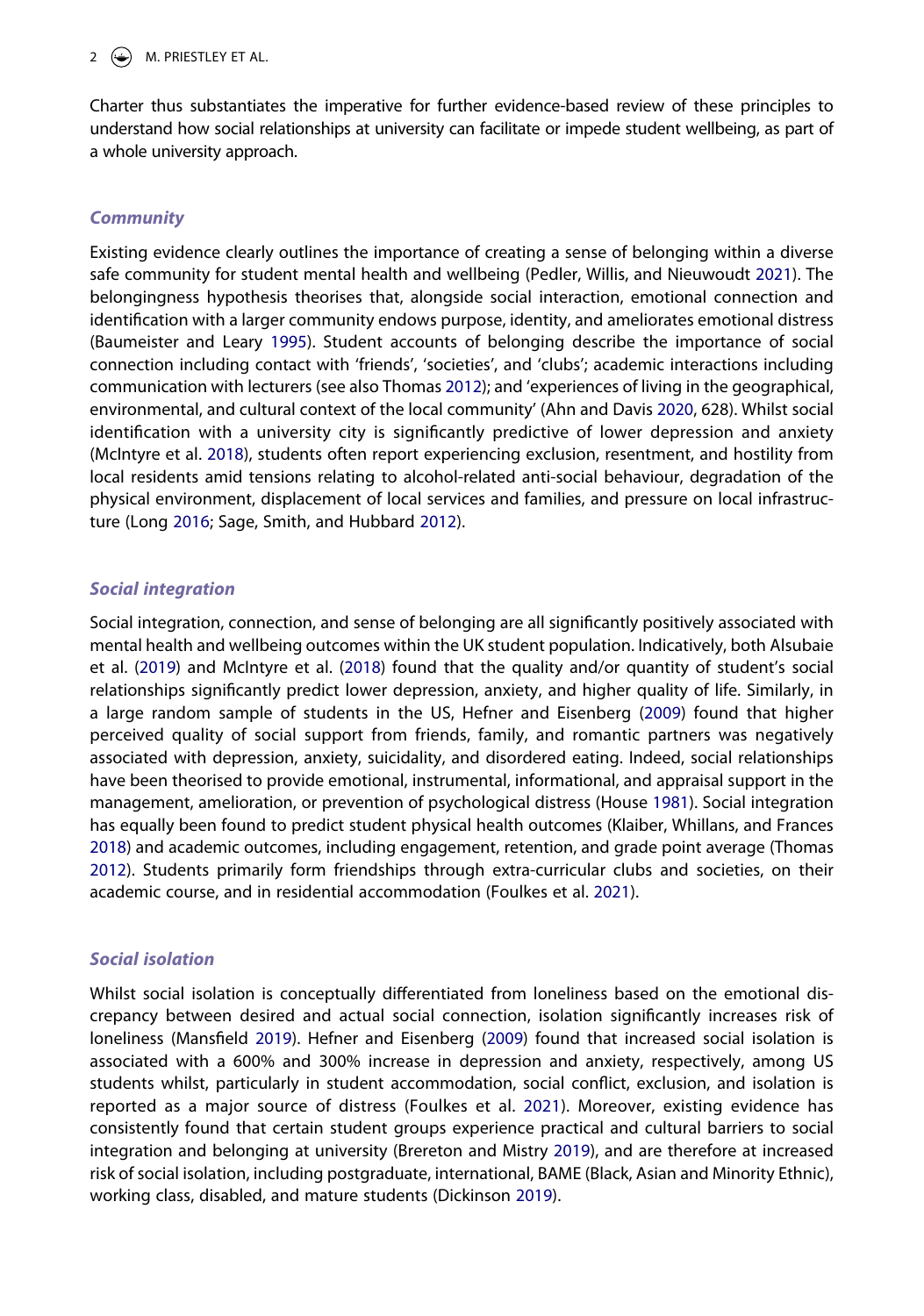#### *Loneliness*

<span id="page-4-12"></span>Notwithstanding the benefits of social connection and belonging at university for student academic, mental, and physical health outcomes, existing evidence indicates that between 15% and 22% of UK students report feeling lonely every day (Jopling and Valtorta [2018](#page-14-3); Dickinson [2019\)](#page-13-7), with 13% reporting that they do not have any 'true friends' at university (Jopling and Valtorta [2018](#page-14-3)). McIntyre et al. ([2018](#page-14-1)) found that loneliness was a stronger overall predictor of depression, anxiety, and paranoia among UK undergraduate students than other academic and non-academic stressors, whilst Richardson, Elliott, and Roberts [\(2017\)](#page-15-4) found that, controlling for demographic and baseline mental health, greater loneliness predicted higher anxiety, stress, and depression in UK undergraduate students over time. Loneliness has also been found to predict decreased cognitive function and academic performance (Baumeister, Twenge, and Nuss [2002;](#page-13-8) Cacioppo et al. [2000](#page-13-9)).

#### <span id="page-4-2"></span>*Discrimination*

<span id="page-4-13"></span><span id="page-4-9"></span><span id="page-4-4"></span><span id="page-4-1"></span><span id="page-4-0"></span>Existing evidence has consistently confirmed that marginalisation, discrimination, and harassment negatively impact on the mental health and wellbeing of minority student groups (Arday [2018\)](#page-13-10). Minority stress theory (Meyer [2003\)](#page-14-9) posits that discrimination produces accumulative stress which render minority groups at greater risk of mental health difficulties. Among ethnic minority students, experiences of daily discrimination have been found to adversely affect depressive symptoms, anxiety, self-esteem, isolation, and imposter syndrome (Jochman et al. [2019;](#page-14-10) Cokley et al. [2017\)](#page-13-11). Equally, hostility and harassment towards LGBTQ+ students, particularly Trans students, has been found to be prevalent in UK universities (Bachman and Gooch [2018](#page-13-12)) and associated with depressive and anxiety symptoms (Woodford, Yoonsun, and Shelley [2014](#page-15-5)). Concerns have also been raised about the prevalence and impact of bullying and sexual harassment at university (Cowie and Myers [2015\)](#page-13-13). Indeed in a sample of 4,491 students and recent graduates from 153 institutions in the UK, 62% reported experiencing some form of sexual violence (70% of all females and 26% of all males), whilst incidences of rape among female students at university are estimated at 8% compared with 4% of the UK general population (Revolt Sexual Assault & The Student Room [2018\)](#page-15-6).

#### <span id="page-4-11"></span><span id="page-4-5"></span>*Social cohesion*

<span id="page-4-10"></span><span id="page-4-8"></span><span id="page-4-6"></span>A key element of wellbeing in higher education is the promotion of social cohesion whilst protecting diversity and individual difference. Consistent with self-determination theories of wellbeing (Deci and Ryan [1985\)](#page-13-14), autonomy, relatedness, and competence have been found to be independent yet interconnected predictors of student wellbeing (Reis et al. [2000\)](#page-14-11). Furthermore, balancing autonomy and relatedness with staff in an independent learning environment reciprocally shape student and staff relationships, wellbeing, and performance (Kiltz et al. [2020\)](#page-14-12). Available evidence indicates that a perceived respectful, academically challenging yet personally supportive, pastoral and pedagogical relationship with academic staff can impact positively on student's sense of belonging, wellbeing, and retention (Hagenauer and Volet [2014](#page-13-15); Komarraju, Musulkin, and Bhattacharya [2010](#page-14-13)). By contrast, negative or conflictual staff–student relationships negatively impact on wellbeing, with Blackman ([2020](#page-13-16)) finding that students who experience few or no helpful teacher interactions are 146% more likely to report a high level of life dissatisfaction and 65% more likely to report a high level of anxiety than students who report all or most teachers as helpful.

#### <span id="page-4-7"></span><span id="page-4-3"></span>*The present study*

Student voice and participation is identified as an enabling strategy in the University Mental Health Charter to understand student lived experience, and ensure that initiatives are effectively attuned to the emergent mental health needs and challenges of the diverse student community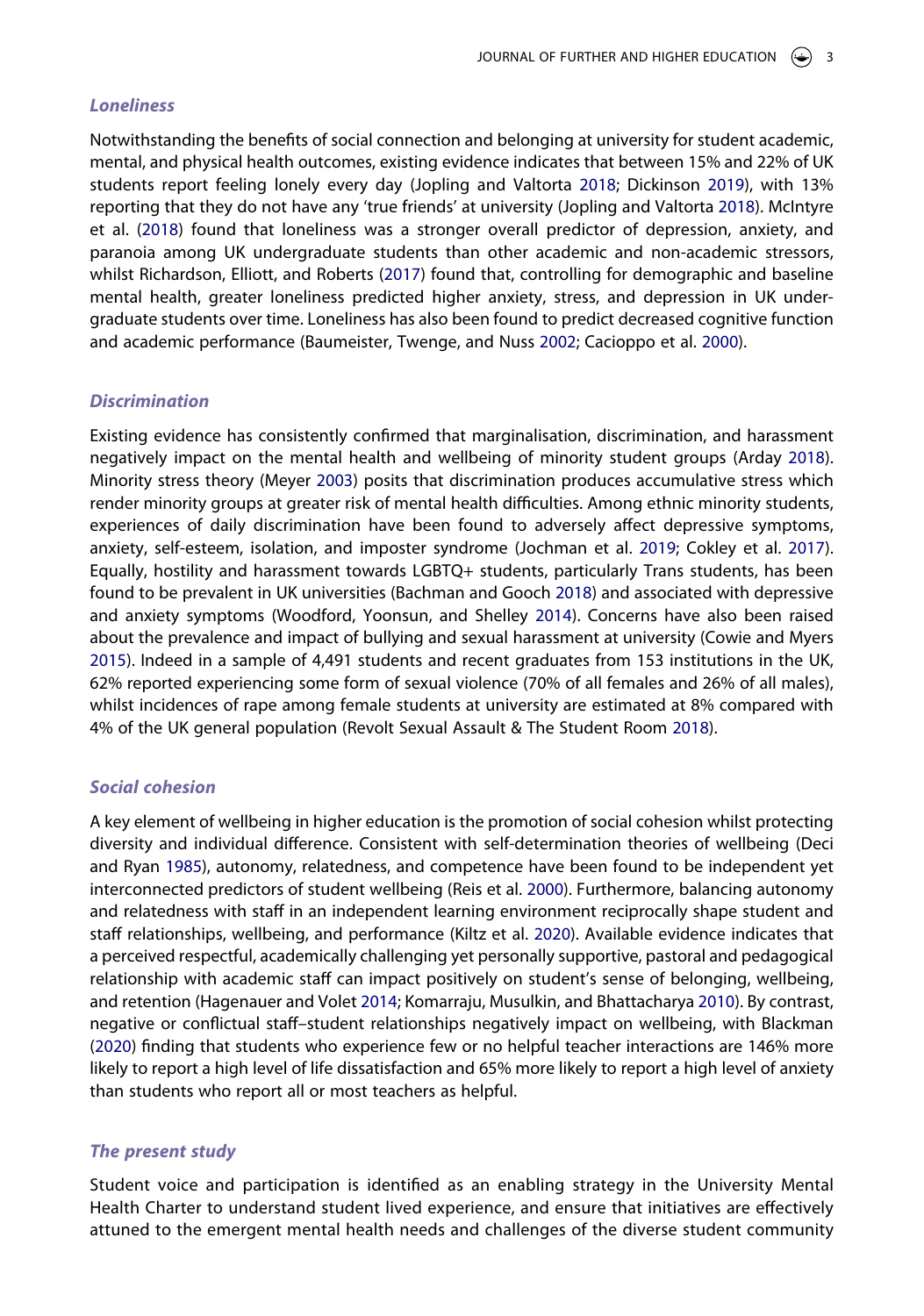# $\left(\begin{matrix}4\end{matrix}\right)$  M. PRIESTLEY ET AL.

(Hughes and Spanner [2019](#page-13-1)). To date however, student perceptions of the roles, responsibilities, and recommendations for universities in facilitating social relationships to support wellbeing have not been examined (SMaRteN, nd). This paper presents qualitative analysis of student data obtained during the University Mental Health Charter consultations, aiming to elucidate student perspectives and proposals on how to symbiotically optimise social relationships and mental wellbeing at UK universities, which underpinned the Charter's Principles of Good Practice

#### **Materials and methods**

#### *Design and setting*

Data are taken from six student co-creation panels; each conducted across six UK universities in 2019 during the Student Minds University Mental Health Charter Roadtrip. Panels were hosted in Scotland (University of Strathclyde), London (University of Arts), the West Midlands (University of Staffordshire), Wales (University of Cardiff), Yorkshire (University of Leeds), and Northern Ireland (University of Ulster).

<span id="page-5-2"></span><span id="page-5-1"></span>Modelled on Student Voice Forums (Piper and Emmanuel [2019\)](#page-14-14), co-creation panels employed a 'future retrospective' creative ideation strategy wherein students collectively imagined the ideal university culture and environment for mental health (Jones et al. [2021](#page-14-15)). Students were asked, for example, '*What is different about the day to day culture of universities in 2029 that means mental health is better supported?*' Engaging students in this way enables their experiences to be holistically encapsulated, whilst noting and promoting recommendations for change to subsequently be triangulated against existing evidence of good practice (e.g. Priestley et al. [2021\)](#page-14-16).

#### *Participants*

Panels ranged in size from 6 to 13, with 65 participants in total. Participants were recruited by Student Minds through an extensive network of national and local stakeholders. Participants were all current undergraduate or postgraduate students or Student Union officers, with and without lived experience of mental health difficulties, from a range of institutions, disciplines, ages, gender, and nationalities.<sup>1</sup> Each panel lasted approximately 40 minutes in duration, providing a total of 244 minutes, which was audio-recorded and fully transcribed. Transcripts were anonymised to protect participant identities, meaning that data could not be attributed to individual students within our findings. Rather, data is delineated by the panel host university, although participants were recruited across numerous institutions. Participants provided full informed consent for their data to be used in the development of the Charter. Ethical approval was granted by the University of Derby Arts Humanities and Education Ethics Committee (see Priestley et al. [2021\)](#page-14-16).

#### *Analysis*

<span id="page-5-4"></span><span id="page-5-3"></span><span id="page-5-0"></span>Two reviewers [AH and MP] initially coded the transcripts separately, before conferring [with SW & VM] to iteratively synthesise congruous themes. Befitting the tenets of co-production (Priestley et al. [2021\)](#page-14-16), transcripts were thematically analysed using a grounded theoretical approach wherein conceptual codes and categories inductively emerged to ensure that recommendations were grounded in the student voice and experience (Glaser and Strauss [1967\)](#page-13-17). In particular, open, axial, and selective coding was applied to sub-categorise the main themes into current conditions, recommended actions, and the envisioned outcome in the ideal university (Strauss and Corbin [1998\)](#page-15-7).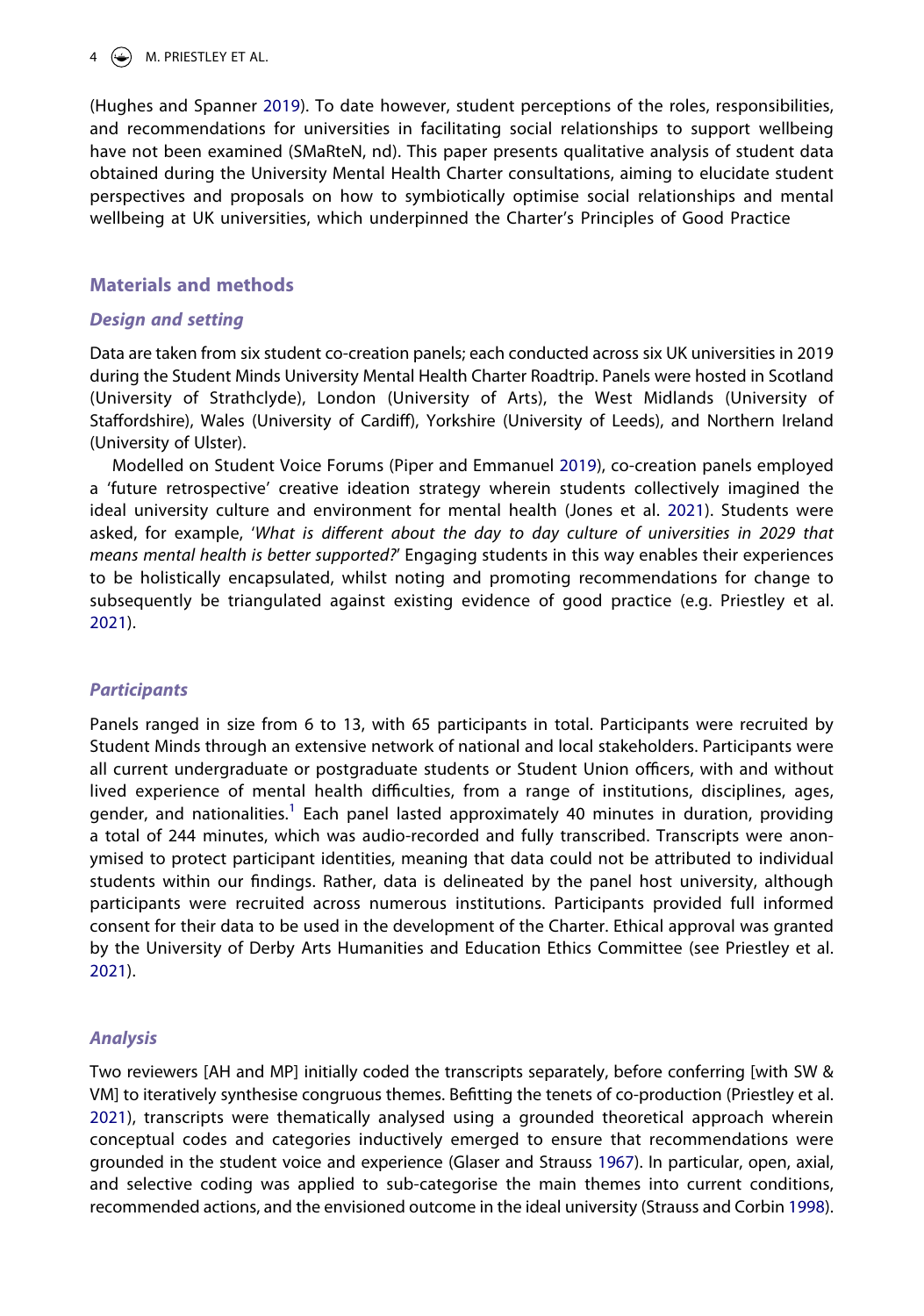#### **Results**

Five themes emerged from the data: namely university culture; mental health culture; structural environment; teaching, learning, and assessment; and student relationships. This paper exclusively presents the findings from the student relationships theme. Three sub-themes were identified, namely: *Addressing prejudice and conflict; Facilitating regular positive social interaction*; and *Creating inclusive community cultures*. Each sub-theme synthesises categorisations of current conditions and recommended actions, combining students' perceived challenges and proposed opportunities for enhancement. Taken together, the findings demonstrate that lack of interaction in students' relationships with peers, staff, and the local community constitute both a cause and effect of preconceptions, exclusivity, and conflict, which collectively and cyclically undermine student wellbeing. The findings underscore the imperative for positive, inclusive, social interaction as part of a whole university approach. Findings are triangulated against existing evidence and the implications in a Covid-19 context are considered.

#### *Theme 1: addressing prejudice and conflict*

Panels consistently identified prejudice as both a cause and effect of conflictual relationships and barriers to interaction with peers, staff, and the local community, and discussed ways this impacted on wellbeing. Student panels described conflictual interactions with peers, compounded by an academic culture of '*competition between students'* [Strathclyde University], creating a barrier to establishing supportive relationships by encouraging students to '*just focus on exams and not really seek out opportunities to do things around their studies'* [Strathclyde University] such as extra curricula activities. Academic competition was identified as a further barrier to social identification with peers, given that '*a lot of people are going to push themselves down to being inferior or push themselves to be superior, instead of coming along somewhere where they connect with the rest of us'* [Strathclyde University]. Indeed, where *'there is so much competition between people'* [Strathclyde University], this can manifest in '*work comparing, comparisons of workloads and comparisons of time spent in uni as an indicator of effort'* where '*it's kind of a guilt'* if another student visibly completes more work [Strathclyde University]. That is, in a competitive environment, students identified a pervasive perception that staff will '*give out a certain number of firsts'* [Strathclyde University] whereby other students symbolise a direct threat to personal achievement, sense of competence, and self-worth, resulting in avoidance and isolation. Indeed, participants explained how friends' comparative academic performance could compound anxiety and undermine self-efficacy and mood, when '*you've got friends around you and they've all done really well, you've maybe really struggled . . . I got a C, it was just like everyone else got an A, "Where did this go so badly wrong?"*' [Strathclyde University].

In addition, students described '*a hierarchy'* of unfair and unequal '*power*' relationships with staff [Ulster University], particularly manifest through perceived marking bias where students that raise academic or wellbeing concerns are marked down, which *'affects your mental wellbeing generally because you feel like you were treated unfairly'* [Staffordshire University]. Panels perceived that '*quite a lot of academics find it really difficult to be challenged or explain yourself"* '*because they haven't got the courage to admit that you're right'* [Strathclyde University], with some students advocating more structures '*to hold staff accountable'* through *'an improved system for submitting complaints'*  [University of Arts London]. However, student's did recognise that tuition fee reforms '*had increased expectations on staff'* [Ulster University] because students feel insufficiently supported given the cost, alongside a transactional relationship with staff *'where you pay a large amount of money, show up, you get given something and you're totally passive in it'* [Strathclyde University].

Prejudicial staff '*assumptions about the drinking culture*' [University of Leeds] were also perceived to be emblematic of a disconnect from student experiences, worries, and challenges. '*Quite often lecturers say, oh, students were late because they were hungover' whereas if they'd taken ten minutes to talk to those students, they'd realise*', for example, *'that actually, they missed the bus because they had*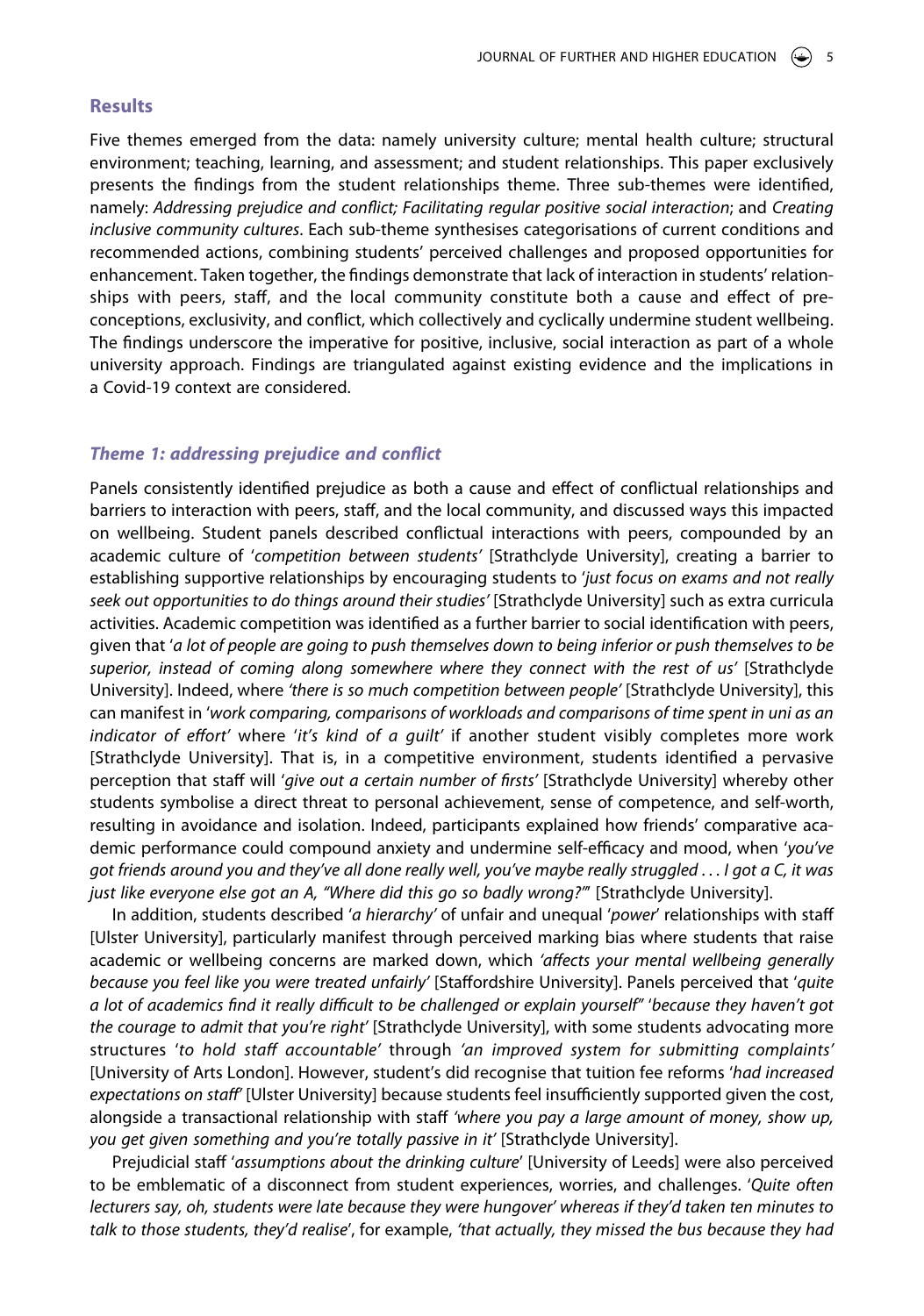#### $\left(\frac{1}{2}\right)$  M. PRIESTLEY ET AL.

*to take their little sister to school'* [University of Leeds]. '*It's assumed that everyone is from the same background'*, and this sense of '*not being recognised or heard or letting your story be told is so disempowering and can be really isolating'* [University of Arts London]. These prejudicial assumptions can also result in '*tutors giving students a real hammering totally unfairly'* [University of Leeds] when they experience academic or mental health difficulties, with *'a high number of people ending up in misconduct panels because of mental health and because they just didn't do well, and they didn't want*  to help them' [University of Arts London]. Some students subsequently perceived academic staff to lack understanding and empathy regarding student challenges and mental health difficulties, resulting in inadequate or inappropriate support which can exacerbate distress and deter helpseeking 'if you've taken a serious problem to them, and they brush you off' [Strathclyde University]; 'people are really being failed by their tutors' [University of Arts London].

Panels proposed that academic staff therefore receive additional training to better understand the challenges and diversity of student life, in order to appropriately support diverse student needs. Whilst the student panels did generally concur that '*staff need to be educated on mental health'*, panels emphasised '*that is not training a lecturer to be a counsellor, an expert in mental health'* or encouraging academic staff to '*be giving advice they aren't qualified to give*' [Cardiff University]. Rather, '*it's just an awareness of the kind of issues that do come up'* [Cardiff University] so that staff can adjust their expectations and teaching practices accordingly to enable a relationship where students felt seen, understood, and valued, whereby staff proactively identify and signpost students experiencing difficulties. Moreover, hostility towards staff was countered by a desire for additional social contact and an appreciation that staff experienced their own pressures. Panels identified '*a value for developing a community with academics' 'with closer relationships between academics and students'*  [Ulster University]. *'It would be good to show that in university, there is not this teacher/student divide'*  [Cardiff University]. By extension, panels also recommended that initiatives to support staff workload and wellbeing could promote better pedagogical and pastoral relationships with students.

*If you've got really unhappy lecturers or, for whatever reason, they're not being paid enough, they're working really long hours, they've not got the support network that they need, that's going to directly affect their quality of teaching for students. They need to be supported just as much as the students do*'. '*This isn't prescriptive, 'Change this so that students are having a better experience and you're having a more \*\*\*\* experience'. It has to be done in partnership and everyone's wellbeing needs to be considered with any change that is suggested* [University of Arts London].

Student panels additionally identified '*a strict division between the university and community outside of the university'* [Strathclyde University]. Residents '*assume everyone is exactly the same';*  that '*students do this, students act like that, whereas actually students are a very diverse group of people'* [Cardiff University]. In particular, panels described how *'residents always speak so negatively about students'* [Cardiff University] and the public perception that students are *'entitled' 'snowflake'*  '*lazy party goers'* [Ulster University] negatively impacts on students sense of belonging, self-worth, and wellbeing; *'using [these] labels for young people is quite damaging'* [and] *"can really put you down'* [University of Leeds]. Whilst panels did acknowledge that a small minority of students do behave anti-socially, generally the hostility to students in the community was considered to be unfair and unjustified. Panels described the emotional impact of students not being recognised for their community contribution; '*they do, like, a weekly or monthly litter pick, but as soon as some residents will hear about it, they'll say, "That's just a token gesture. Why aren't you actually doing something important?" That's quite hard because there are students that are giving up their afternoons, week in, week out, to do things. Yes, they're not doing it for the recognition, but then they're getting spoken about negatively or not recognised at all'* [Cardiff University]. Panels therefore recommended that universities highlight the '*contributions that students make to their communities*' and *'promote more positive sides of students . . .* [*and] the assets students are in the communities they live in'* given that *'there are lots of students in our university that do a lot of amazing things with a lot of amazing volunteering programmes and things like this, they just don't get recognised for what they do*' [Ulster University].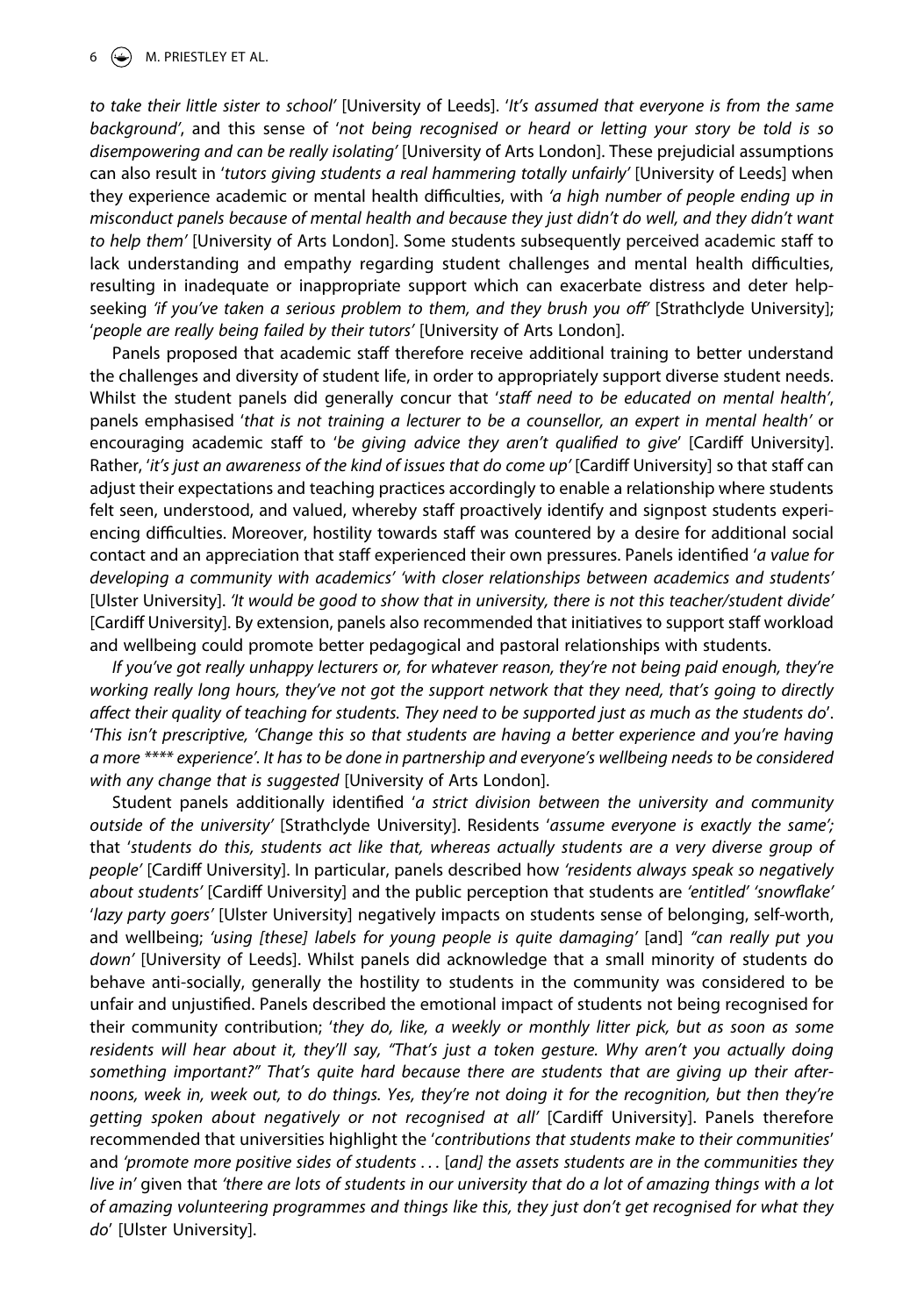#### *Theme 2: facilitating regular positive social interactions*

Panels welcomed initiatives for dialogue, interaction, and understanding between diverse groups of students, staff, and local residents in order to build community, belonging, and wellbeing. Panels recommended additional socialisation opportunities embedded across the whole university, including the physical environment, accommodation, and curriculum such as '*more communal space'*  across campus [Ulster University], '*games in student accommodation to help make friends in halls'*  [Staffordshire University] and '*peer learning*' '*to build and embed that sense of community at the course level*' whilst '*allowing for more socialisation so we can improve mental health as well'* [Strathclyde University]. Panels advocated university-led initiatives such as pre-entry questionnaires to identify student interests, disseminate targeted information, and coordinate student socialisation during transition 'to get connected in early on about things that they care about and fit in' [Ulster University]. Explicitly referencing the social, psychological, and physical benefits to wellbeing, panels advocated a greater variety of sports, societies, and extra-curricular activities at universities, because with '*sports clubs, it's not just about being active that's beneficial for you, it's about being part of that collective group where you feel like you belong'* [Ulster University]. Friendships and belonging '*make students want to leave the house, make them want to go and learn so there's more chance that they're going to*  be doing better in their course and have good mental wellbeing, rather that if they're feeling like 'oh well *I don't know anyone. I'm just going to withdraw'* [Ulster University]. Panels recommended a '*buddy system where the first years are sort of buddied up with third years to help them through that transition*' [Ulster University] and support their social and academic integration, alongside formal peer support programmes for students experiencing isolation so that students can '*help each other more*' [Strathclyde University].

Reflecting on relationships with academics, some panellists described experiencing '*a divide between students and staff'* [Ulster University] which can negatively impact on mental health and wellbeing. In particular, students perceived academic staff to lack interest in relationships with students, given that '*research and funding will always come first and foremost*' [Strathclyde University] meaning academic staff do '*not invest in personal relationships or engagement'* with students and *'get to know'* their individual circumstances and needs [Ulster University]. Moreover, '*the attitude of treating students as clients is detrimental to student mental health'* because students '*feel they are just paying fees and do not add value to the university*' [Cardiff University]. Panels envisioned a culture that is facilitative of dialogue between students and staff, wher*e 'you can say hi to your lecturer and they won't blank you'. 'I think your mental health will be better if you see lecturers as approachable, and willing to have conversations with you . . . taking that time to understand who their students are makes a massive difference'* [Strathclyde University].

Students also voiced a need for more positive interactions with the local community. Panels perceived that universities should facilitate '*better integration with the residents*', through participation in *'community-led projects'*, and *'representation with the communities*' [Cardiff University]. For example, *'communities and universities could work together, universities could undertake research for community groups and give back to the local community, that will help promote that kind of positive image and people will start talking positively about students*' [Leeds, University].

#### *Theme 3: creating inclusive communities and cultures*

Students described experiencing isolation and loneliness at university, with emphasis on ensuring equality, diversity, and inclusion within university culture. Panels described the prevalence of '*isolation and loneliness'*, noting how '*people collect to be part of a group*' and exclude *'those who are outside the group'* resulting in social isolation and '*segregation'* across the student body [Ulster University]; '*there tends, for example, to be a divide with international students, they tend to stick together'* [Ulster University]. Whilst sports, societies, and extra-curricular activities were identified as instrumental in developing social relationships, isolated students who do not '*feel truly part of that community don't*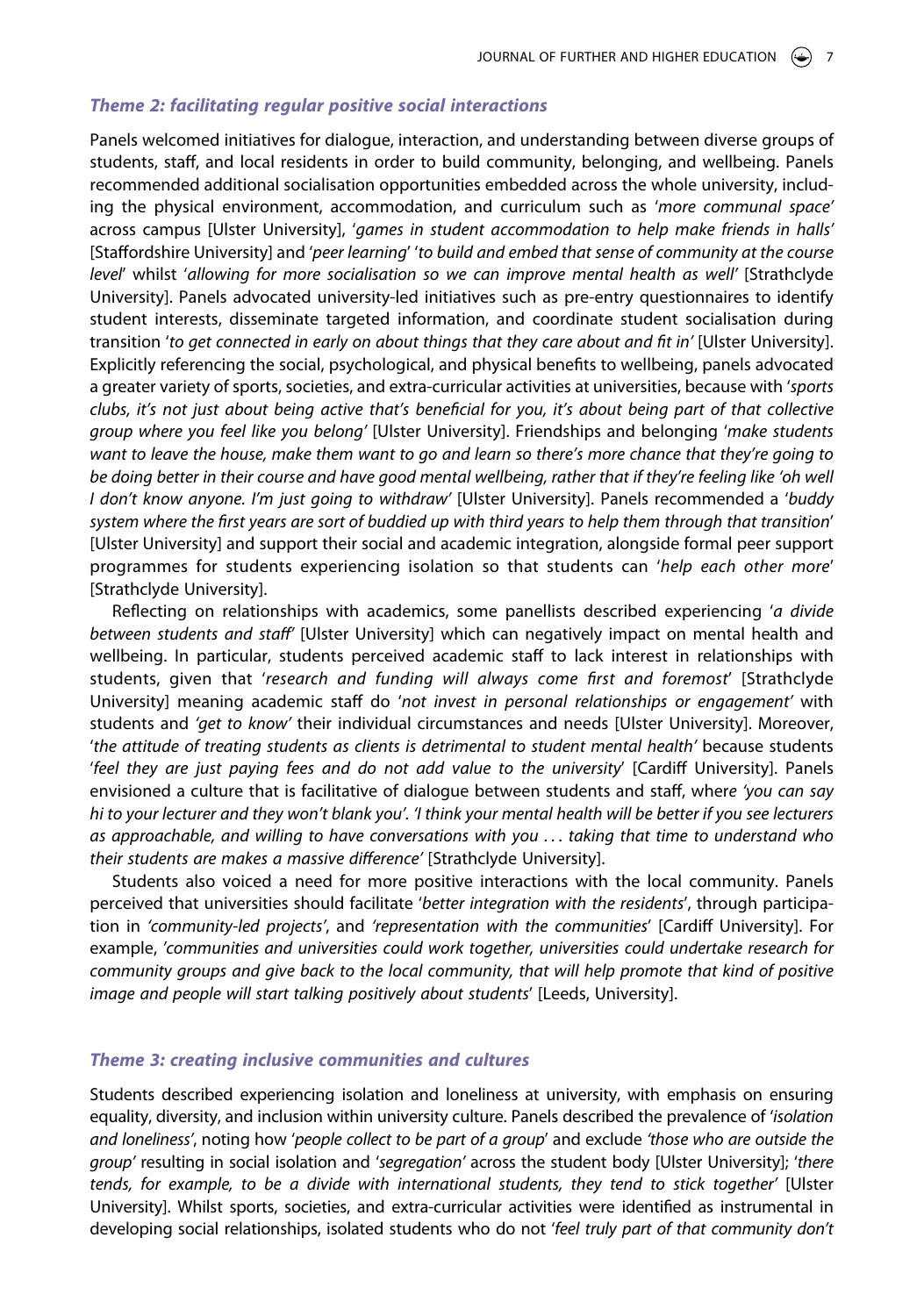#### $\circledast$  M. PRIESTLEY ET AL.

*want to go'* [Staffordshire University]. Panels further identified an exclusive '*drinking culture'* and '*a move to a drug culture'* [University of Leeds] as negatively impacting on student mental health by, on the one hand, '*putting unnecessary pressure on students' to drink more to fit in'* [University of Leeds] and on the other, reinforcing prejudicial beliefs, behaviours, and tensions among peers, tutors, and the wider community that harm social interactions, cohesion, and sense of belonging.

Panels subsequently emphasised a '*university responsibility to embed a cohesive community culture'*  through '*more connection with the students as a community'* [Ulster University]. Students envisioned a '*culture that's centred around creating a community where people want to talk to each other'* and where '*people help each other and feel included'* [Strathclyde University]; '*it needs to bring more of a community'* by '*being more open to each other and strangers, and people who are not your friends'*  [Ulster University]. Students particularly encouraged action to address prejudice, and contribute to a culture where *'universities would be more inclusive'* [University of Leeds] and understanding of the diversity of the social challenges and barriers experienced by different student groups, facilitating varied relationships by *'broadening and expanding your friendship groups and people you know'*  [Cardiff University]. Whilst recommending socialisation initiatives, panels emphasised the importance of *'including everybody in the activities*' [University of Leeds] by addressing the cultural and practical barriers to participation. Panels also particularly recommended *'less alcohol-based'* sports and society socials to promote '*a day to day culture where people won't be judged because they don't want to drink*' [Ulster University].

Panels further noted how exclusion, conflict, and lack of social integration with the local community can detrimentally impact on student's self-esteem, sense of belonging, and *'how much you*  want to stay and how much you feel involved with the city' [Cardiff Universoty]. Panels described particular tensions over parking, alcohol consumption, noise, degradation of the physical environment, and local services, which could be enacted through social media groups, with one panellist describing the emotional impact of being targeted online and *'called a bitch'* by local residents; '*my name was getting dragged through the dirt . . . and at one point I just burst into tears'* [Cardiff University]. As a result, '*students don't really want to go'* into resident spaces or engage '*with resident committees or get to know their local counsellor'* which is a further barrier to community cohesion, identity, and belonging [Cardiff University]. Panels aspired to be part of a more *'integrated community ´* and *'a better relationship with residents'*, where '*the borders between students and residents will have gone'*, with *'students a bit more integrated with the community and where they live or where they stay'*  [Ulster University]. Campus universities were perceived to particularly prevent *'integration with people'*, with one panellist noting that *'the locals really got on with the people at the uni in the city, and really hated the students in the campus'* [Cardiff University]. Students recommended universities '*emphasise the importance of having a good relationship between the two'* and encourage open communication, with respect *'that goes both ways*', so that '*residents actually appreciate and see the good things that they [students] do and students respect that back'* [Cardiff University].

#### **Discussion**

<span id="page-9-0"></span>This paper has identified the challenges and opportunities to supporting students' social relationships with peers, academic staff, and the local community at UK universities, and the intersections with mental wellbeing. Taken together, the findings highlight sources of conflict and misunderstanding that underpin student relationships with peers, staff, and local residents, alongside opportunities for more positive and inclusive social interactions. Consistent with literature on prejudice and stereotypes (e.g. Stephan and Stephan [2001](#page-15-8)), lack of interaction was evidently both a cause and consequence of perceived discrimination and discontent; generalisations about and by students remained unchallenged due to lack of contact while the resulting feelings of anxiety, rejection, and threat reinforced negative assumptions and attitudes. The findings ostensibly reiterate the importance of a whole university approach to mental wellbeing, inclusive of staff and the wider university community (UUK, [2020\)](#page-15-1).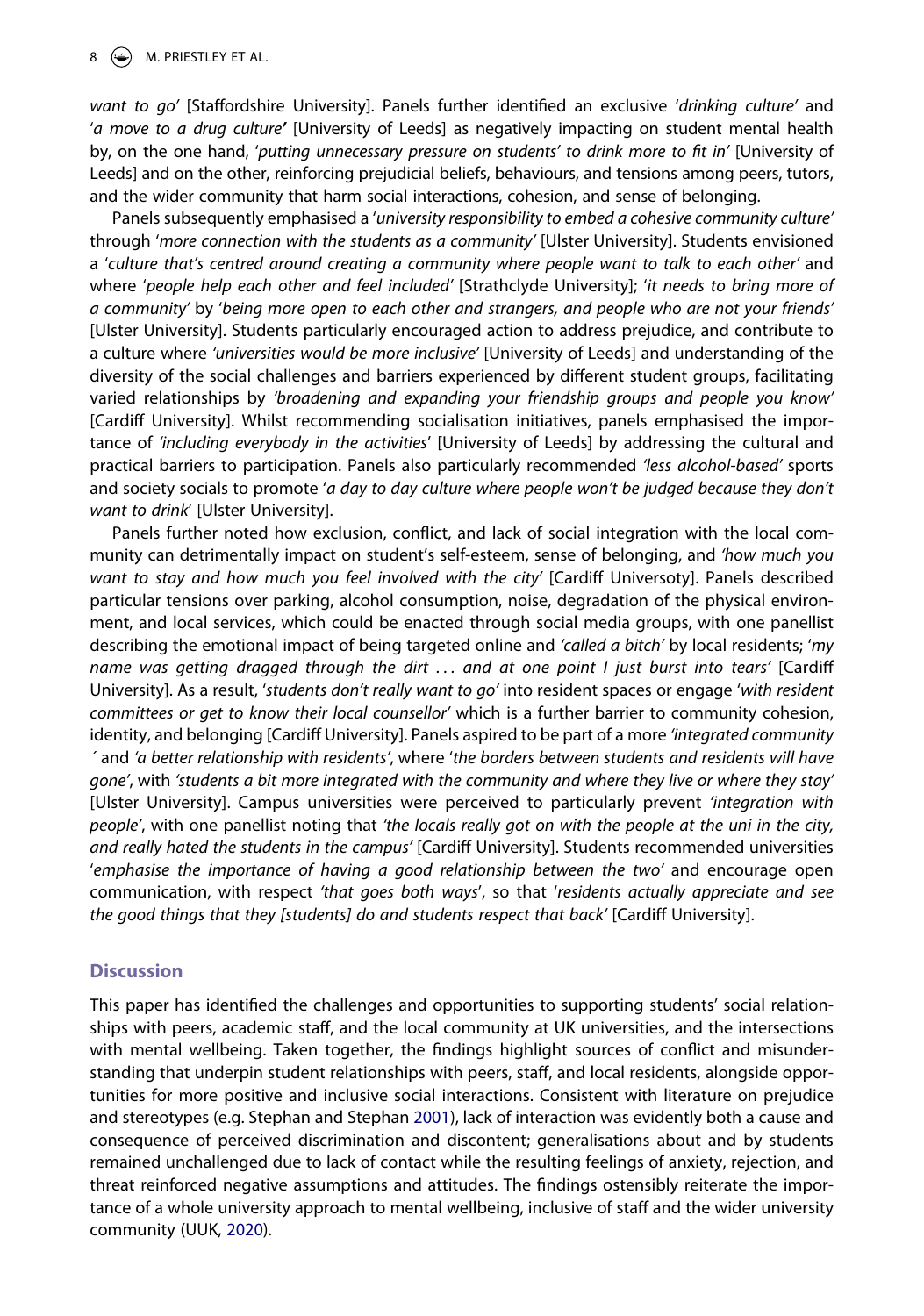<span id="page-10-10"></span><span id="page-10-7"></span><span id="page-10-2"></span>Panel suggestions for interventions to support student social interaction and belonging echo existing evidence that students involved in extracurricular activities are twice as likely to report having a large group of friends (29% vs 14%), and report higher social integration and wellbeing at university, including self-efficacy, personal growth, and purpose in life (Griffiths, Dickinson, and Day [2021;](#page-13-18) Kilgo, Mollet, and Pascarella [2016](#page-14-17)). Pre-entry lifestyle questionnaires, peer mentoring, and buddy initiatives have all been previously propounded as part of a whole university approach (Foulkes et al. [2021;](#page-13-5) Cage et al. [2021](#page-13-19)). Other recreational social interventions such as arts, or exercise programmes, bibliotherapy, and ecotherapy have all been found to significantly increase social integration, wellbeing, and self-esteem (Chatterjee et al. [2018](#page-13-20)). Consistent with the Charter's enabling theme of inclusivity and intersectionality, panels advocated social inclusionary initiatives that demonstrably support community belonging (Lower-Hoppe et al. [2020](#page-14-18); Arday [2018](#page-13-10)). Whilst some students echoed calls to integrate peer-supported learning and mentoring within curriculum design to support student interaction (Thomas [2012](#page-15-2)), other students may respond to this with anxiety and distress (Jones et al. [2021](#page-14-15)).

<span id="page-10-15"></span><span id="page-10-14"></span><span id="page-10-13"></span><span id="page-10-0"></span>The importance of relationships with academic staff for student wellbeing was emphasised by student panels. Improving student–lecturer relationships can have positive, sustainable impact on students' academic and social development (Kiltz et al. [2020;](#page-14-12) Adeyele and Yusuff [2012\)](#page-12-2). Whilst international evidence in a school context indicates that perceived teacher support may account for between 11% and 16% of variance in student wellbeing (Suldo et al. [2009](#page-15-9)), there is a relative lack of evidence on how academic staff relationships with students in a UK university context can impact on student mental health outcomes (Hagenauer and Volet [2014\)](#page-13-15). Interestingly, student panels echoed sectoral concerns regarding staff wellbeing (Morrish [2019](#page-14-19)), whilst foregrounding the relational and cultural implications for their own work and wellbeing. Evidence has found that staff and student wellbeing are strongly interrelated and influenced by institutional policies and cultures relating to workload, audit, and competition (Jones et al. [2021\)](#page-14-15). Furthermore, panels extended Charter recommendations for academic staff training to engender understanding and empathy in relationships with students. Existing evidence suggests that, despite 55% of university teaching staff having provided mental health and wellbeing support to students, between 50% and 71% of academic staff have never received mental health training, despite evidence of effectiveness (Gulliver et al. [2018](#page-13-21); Massey, Brooks, and Burrow [2014\)](#page-14-20).

<span id="page-10-8"></span><span id="page-10-3"></span>Where existing literature has examined the social, economic, cultural, and physical implications of studentification on student relationships with the local community, the psychological implications for student wellbeing have not previously been examined. Volunteering has been found to have a positive impact on student wellbeing (Chatterjee et al. [2018\)](#page-13-20) and panels recommended that universities communicate student contributions to the wider community. Positive effects of studentification can include the regeneration of local retail and service provision, improvements to local transport links, and community action initiatives (Sage, Smith, and Hubbard [2012](#page-15-3); Chatterton [2000\)](#page-13-22). The UUP Foundation Civic University Commission Progress Report [\(2018](#page-15-10)) found that local residents equally desire additional opportunity to engage with universities, but relatively few universities have a strategic approach to civic activities with the local community, with 35% of local participants unable to name one thing that their local university had done to benefit residents.

<span id="page-10-16"></span><span id="page-10-12"></span><span id="page-10-11"></span><span id="page-10-9"></span><span id="page-10-6"></span><span id="page-10-5"></span><span id="page-10-4"></span><span id="page-10-1"></span>Emerging evidence ostensibly reaffirms the importance of implementing these recommendations in the aftermath of the Covid-19 pandemic. Students and young people reported higher levels of social isolation and loneliness during mandatory lockdown both than prior to the pandemic and compared to other age demographics (Labrague, Alexis, and Falguera [2021](#page-14-21); Elmer, Mepham, and Stadtfeld [2020\)](#page-13-23), significantly increasing risk of stress, anxiety, and depression (Ellis, Dumas, and Forbes [2020\)](#page-13-24). The sudden transition to online learning increased isolation and inflamed tensions with academic staff (Hall [2021;](#page-13-25) Nambiar [2020\)](#page-14-22), whilst pressure on local services exacerbated conflict with the local community (Lasater et al. [2021;](#page-14-23) Turner [2020\)](#page-15-11). Moreover, barriers to social integration were experienced disproportionately by at-risk student socio-demographics, alongside heightened hostility and harassment towards particular groups including BAME and international students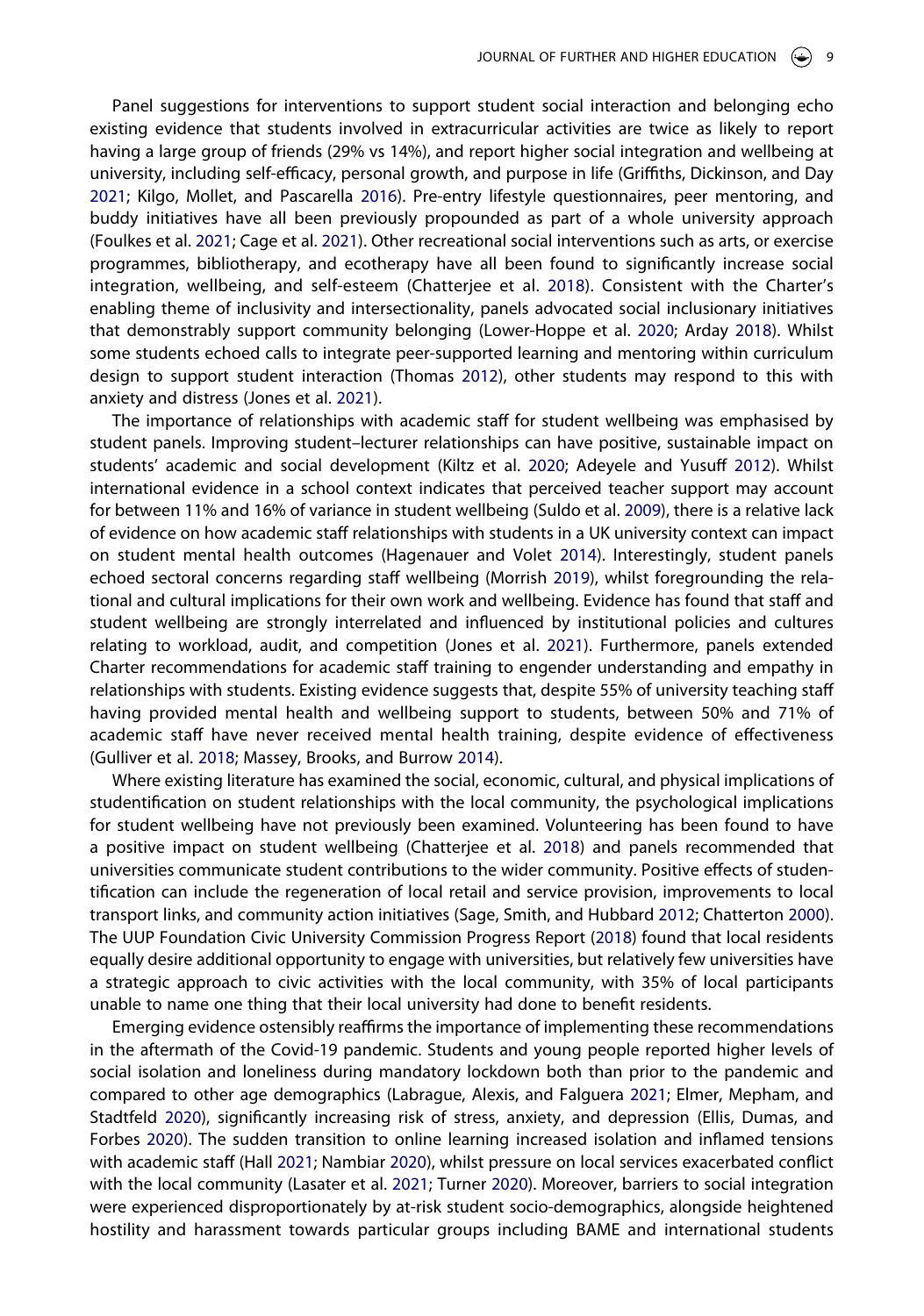#### 10  $\circledast$  M. PRIESTLEY ET AL.

(Alrawashdeh [2020](#page-12-3)). Panel recommendations for regular inclusive interaction between diverse students, staff, and the local community to challenge prejudice and conflict are arguably even more pressing post-pandemic (Lasater et al. [2021](#page-14-23)).

#### *Strengths and limitations*

This paper makes an original contribution to existing knowledge on student wellbeing with novel findings regarding the role and dimensions of relationships with local residents and academic staff. The commitment to co-production ensures that recommendations are relevant to student experiences drawn from a national dataset, although the student sample is relatively small and selfselective. Data was collected prior to the Covid-19 pandemic which may limit the generalisability of some of the findings in a post-pandemic context. For example, students made no reference to relationships online. The validity of student experience can be further compromised by a range of emotional and cognitive recall biases and unawareness of the perspectives of the wider university community. For example, students did not report positive examples of relationships with staff or residents, often drawing on prejudicial archetypes and with little acknowledgement of the complexity and challenge of facilitating inclusive regular social interaction in the current higher educational context. Indeed, because the future retrospective activity prioritised the ideal outcome rather than process, the specificity of the student recommendations is limited, whilst the emphasis on future change may have led students to report areas of dissatisfaction and not elicit current examples or evidence of best practice. This underscores the need to triangulate these findings with secondary evidence, adapted to local context. Future research would particularly benefit from further interpretation and interrogation of issues and inconsistencies in both staff-student and staff-resident relationships and identification of existing good practice.

# **Conclusion**

This paper presented student perspectives and proposals regarding how social relationships at UK universities can influence wellbeing. Taken together, the student panels identified existing challenges and opportunities to address social isolation, conflict, and belonging in interactions with peers, academic staff, and the local community. The recommendations underscore universities' role and responsibility in addressing cultural and structural barriers to social integration and inclusion, and facilitating social interaction with academic staff and local residents.

### **Note**

<span id="page-11-0"></span>1. The sample demographic composition is unavailable.

#### **Acknowledgments**

This work was supported by the UPP Foundation and The Office for Students, through the charity Student Minds, as part of the development of the University Mental Health Charter.

#### **Disclosure statement**

Leigh Spanner is employed full time by Student Minds as Sector Improvement Lead and project manager for the University Mental Health Charter. Gareth Hughes is employed by Student Minds as a self-employed consultant and the Content Development Lead for the University Mental Health Charter. Gareth is also a member of Student Minds Clinical Advisory Group. Michael Priestley is employed by Student Minds as a self-employed pilot reviewer for the University Mental Health Charter award scheme and a content creator for a University Mental Health Charter Self-Improvement Tool. Michael is also a member of the Student Minds Student Advisory Committee. Susan Wilbraham, Angela Hall and Virendra Mistry all attended at least one of the University Mental Health Charter consultation events.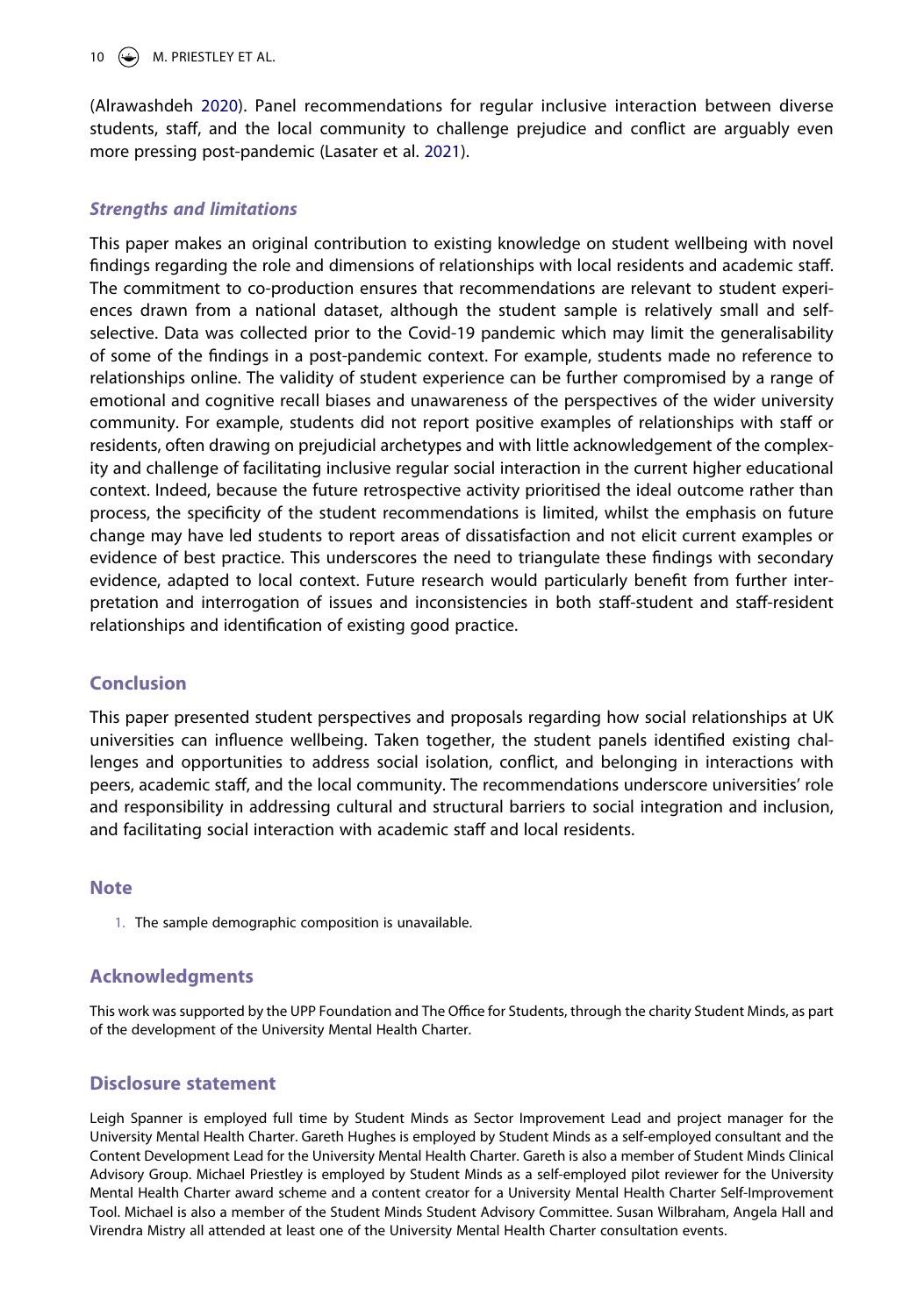#### **Funding**

This work was supported by the UUP Foundation and The Office for Students.

#### **Notes on contributors**

*Michael Priestley* is an ESRC-funded doctoral student at Durham University School of Education. Michael obtained his Bachelor degree in Education Studies/ English Literature (2016) and his Master degree in Education Studies (2017) at Durham University. His research interests focus on education policy and student wellbeing within a whole university approach.

*Dr.* **Angela Hall** is currently an Associate Lecturer, at the Open University. She has taught for many years within Higher Education and been extensively involved in the pre-registration nursing curriculum development and implementation with key stakeholders. She has worked as a Senior Lecturer, then Principal Lecturer within the School of Health and Life Science at Teesside University. She is qualified as an adult and mental health nurse with recent practice experience as an Access Clinician and previous involvement with student counselling at Teesside University. Her particular areas of interest are in counselling, mental health and wellbeing and higher education.

*Dr.* **Susan J. Wilbraham** is a Senior Lecturer in Applied Psychology at the University of Cumbria, and has been awarded Senior Fellow of the Higher Education Academy (2017). She completed her PhD on Stress, Emotion and Health in Students with University of Central Lancashire (2010). Her research interests focus on Stress and Wellbeing in Education.

*Dr.* **Virendra Mistry** is an academic developer based at the Teaching & Learning Academy at Liverpool John Moores University (LJMU). As co-ordinator of LJMU's Student Engagement Panel, Dr Mistry works closely with the students' union and other student representatives to help inform policy and practice within the university. Dr Mistry is responsible for developing pedagogic research and is Editor-in-Chief of LJMU's Innovations in Practice journal. Dr Mistry has served on several regional, national and international panels and working groups on student engagement and learning, and is a member of SEDA's (Staff Educational Development Association) Education Developments Committee.

*Dr.* **Gareth Hughes** is a psychotherapist and Research Lead – Student Wellbeing at the University of Derby. He also works for Student Minds as a Clinical Advisor and was the Development Lead of the University Mental Health Charter. He is the lead author of The Wellbeing Thesis, an online resource for PGR students and is currently leading an OfS funded project to produce guidance, for academics, on developing curriculum that supports wellbeing and learning. His book for students, Be Well, Learn Well was published in September 2020 by Macmillan. He is a Principal Fellow of the HEA and a tutor for the Human Givens College.

*Leigh Spanner* is Sector Improvement Lead at Student Minds, the UK's student mental health charity. She leads the development and implementation of the University Mental Health Charter and the Students Minds Students' Unions programme. Leigh has an MSc in Higher Education from the University of Oxford, where she researched student voice.

# **ORCID**

Michael Priestley http://orcid.org/0000-0002-7071-7336 Susan J. Wilbraham (b) http://orcid.org/0000-0001-8512-0041 Virendra Mistry http://orcid.org/0000-0002-4830-3022 Gareth Hughes **iD** http://orcid.org/0000-0001-8190-0809 Leigh Spanner **b** http://orcid.org/0000-0003-4782-187X

#### **References**

<span id="page-12-2"></span>Adeyele, J., and Y. Yusuff. [2012.](#page-10-0) "Effect of Teaching Method, Choice of Discipline and Student–Lecturer Relationship on Academic Performance." *Journal of Economics and Sustainable Development* 3 (7): 1–7.

- <span id="page-12-0"></span>Ahn, M., and H. Davis. [2020](#page-3-0). "Four Domains of Students' Sense of Belonging to University." *Studies in Higher Education*  45 (3): 622–634. doi:[10.1080/03075079.2018.1564902](https://doi.org/10.1080/03075079.2018.1564902).
- <span id="page-12-3"></span>Alrawashdeh, M. [2020](#page-10-1). "The Risk of Bullying as a Result of COVID-19 among University Students." *Option* 36 (91): 1597–1625. <https://produccioncientificaluz.org/index.php/opcion/article/view/32665>
- <span id="page-12-1"></span>Alsubaie, M., H. Stain, L. Webster, and R. Wadman. [2019](#page-3-1). "The Role of Sources of Social Support on Depression and Quality of Life for University Students." *International Journal of Adolescence and Youth* 24 (4): 484–496. doi:[10.1080/](https://doi.org/10.1080/02673843.2019.1568887) [02673843.2019.1568887](https://doi.org/10.1080/02673843.2019.1568887).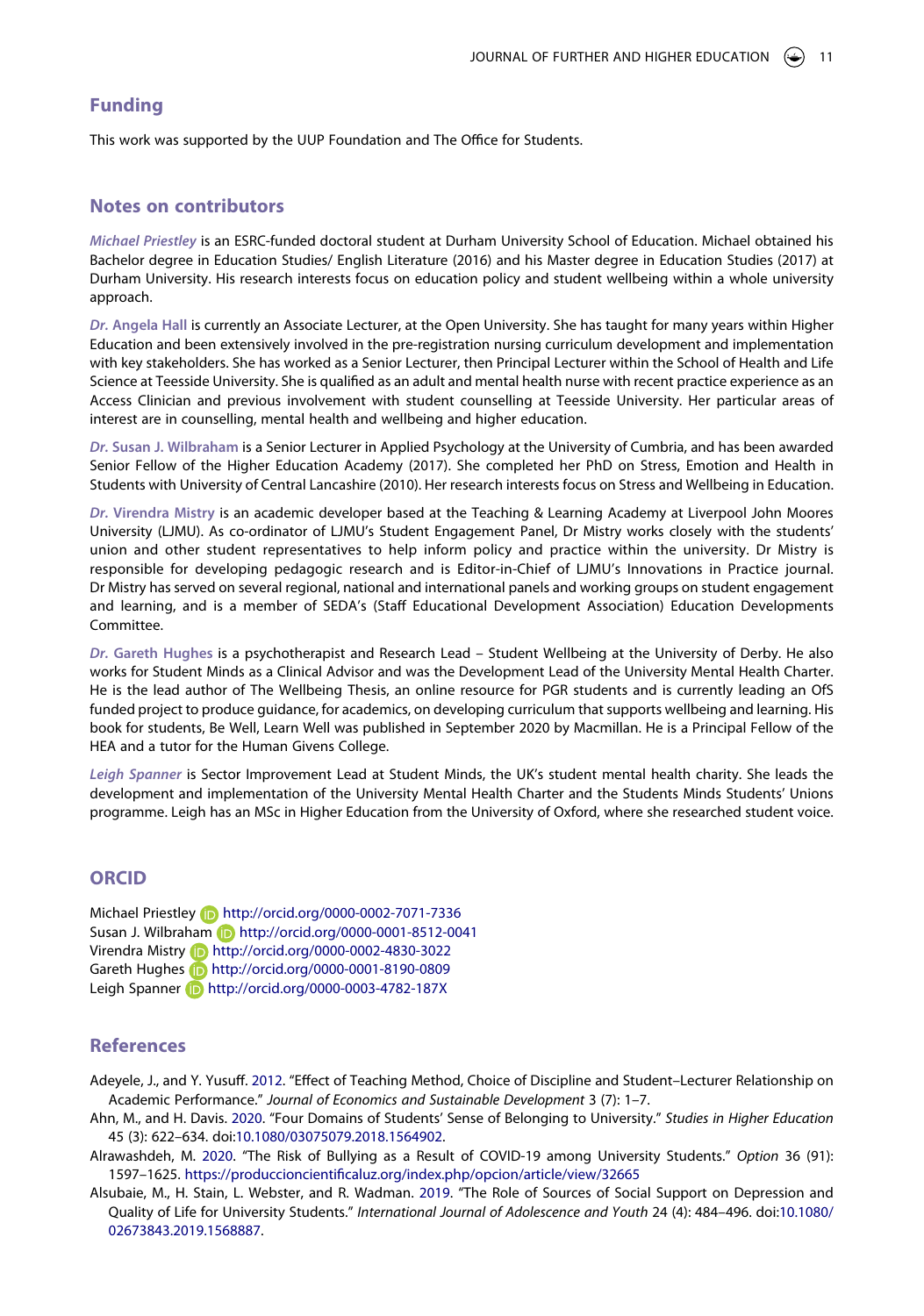- <span id="page-13-10"></span>Arday, J. [2018.](#page-4-0) "Understanding Mental Health: What are the Issues for Black and Ethnic Minority Students at University?" *Social Sciences* 7 (10): 196–219. doi:[10.3390/socsci7100196.](https://doi.org/10.3390/socsci7100196)
- <span id="page-13-12"></span>Bachman, C.L., and B. Gooch. [2018.](#page-4-1) "LGBT in Britain: University Report." London: Stonewall. [https://www.stonewall.org.](https://www.stonewall.org.uk/system/files/lgbt_in_britain_universities_report.pdf) uk/system/files/lgbt\_in\_britain\_universities\_report.pdf
- <span id="page-13-2"></span>Baumeister, R. F., and M. R. Leary. [1995.](#page-3-2) "The Need to Belong: Desire for Interpersonal Attachments as a Fundamental Human Motivation." *Psychological Bulletin* 117 (3): 497–529. doi:[10.1037/0033-2909.117.3.497.](https://doi.org/10.1037/0033-2909.117.3.497)
- <span id="page-13-8"></span>Baumeister, R., J. Twenge, and C. Nuss. [2002.](#page-4-2) "Effects of Social Exclusion on Cognitive Processes: Anticipated Aloneness Reduces Intelligent Thought." *Journal of Personality and Social Psychology* 83 (4): 817–827. doi:[10.1037//0022-](https://doi.org/10.1037//0022-3514.83.4.817) [3514.83.4.817](https://doi.org/10.1037//0022-3514.83.4.817).
- <span id="page-13-16"></span>Blackman, T. [2020.](#page-4-3) "What Affects Student Wellbeing? Higher Education Policy Institute Note 21." [https://www.hepi.ac.](https://www.hepi.ac.uk/wp-content/uploads/2020/02/HEPI-Policy-Note-21-What-affects-student-wellbeing-13_02_20.pdf) [uk/wp-content/uploads/2020/02/HEPI-Policy-Note-21-What-affects-student-wellbeing-13\\_02\\_20.pdf](https://www.hepi.ac.uk/wp-content/uploads/2020/02/HEPI-Policy-Note-21-What-affects-student-wellbeing-13_02_20.pdf)
- <span id="page-13-6"></span>Brereton, F., and V. Mistry. [2019](#page-3-3). "Barriers to Student Engagement in Clubs and Societies: A Social Capital Perspective." *Research in Practice* 13 (2): 25–45. doi:[10.24377/LJMU.iip.vol13iss2article319](https://doi.org/10.24377/LJMU.iip.vol13iss2article319).
- <span id="page-13-0"></span>Broglia, E., A. Millings, and M. Barkham. [2017](#page-2-4). "Challenges to Addressing Student Mental Health in Embedded Counselling Services: A Survey of UK Higher and Further Education Institutions." *British Journal of Guidance and Counselling* 46 (4): 441–445. doi:[10.1080/03069885.2017.1370695](https://doi.org/10.1080/03069885.2017.1370695).
- <span id="page-13-9"></span>Cacioppo, J., J. Ernst, M. Burleson, M. McClintock, W. Malarkey, L. Hawkley, R. Kowalewski, et al. [2000.](#page-4-2) "Lonely Traits and Concomitant Physiological Processes: The MacArthur Social Neuroscience Studies." *International Journal of Psychophysiology* 35 (2–3): 143–154. doi:[10.1016/s0167-8760\(99\)00049-5.](https://doi.org/10.1016/s0167-8760(99)00049-5)
- <span id="page-13-19"></span>Cage, E., E. Jones, G. Ryan, G. Hughes, and L. Spanner. [2021](#page-10-2). "Student Mental Health and Transitions Into, through and Out of University: Student and Staff Perspectives." *Journal of Further and Higher Education* 45 (8): 1076–1089. doi:[10.1080/0309877X.2021.1875203](https://doi.org/10.1080/0309877X.2021.1875203).
- <span id="page-13-20"></span>Chatterjee, H., P. Camic, B. Lockyer, and L. Thomson. [2018](#page-10-3). "Non-Clinical Community Interventions: A Systematised Review of Social Prescribing Schemes." *Arts & Health* 10 (2): 97–123. doi:[10.1080/17533015.2017.1334002.](https://doi.org/10.1080/17533015.2017.1334002)
- <span id="page-13-22"></span>Chatterton, P. [2000.](#page-10-4) "The Cultural Role of Universities in the Community: Revisiting the University–Community Debate." *Environment and Planning A* 32 (1): 165–181. doi:[10.1068/a3243.](https://doi.org/10.1068/a3243)
- <span id="page-13-11"></span>Cokley, K., L. Smith, D. Bernard, A. Hurst, S. Jackson, S. Stone, O. Awosogba, C. Saucer, M. Bailey, and D. Roberts. [2017.](#page-4-4) "Impostor Feelings as a Moderator and Mediator of the Relationship between Perceived Discrimination and Mental Health among Racial/Ethnic Minority College Students." *Journal of Counselling Psychology* 64 (2): 141–154. doi:[10.1037/cou0000198.](https://doi.org/10.1037/cou0000198)
- <span id="page-13-13"></span>Cowie, H, and C. Myers. [2015.](#page-4-5) *Bullying Among University Students: Cross-National Perspectives*. London: Routledge.
- <span id="page-13-14"></span>Deci, E., and R. Ryan. [1985](#page-4-6). *Intrinsic Motivation and Self-Determination in Human Behavior*. New York, NY: Plenum.
- <span id="page-13-7"></span>Dickinson, J. [2019](#page-3-4). "Only the Lonely: Loneliness, Student Activities and Mental Wellbeing at University." [https://wonkhe.](https://wonkhe.com/wp-content/wonkhe-uploads/2019/03/Only-the-lonely-8-Page_v2-003.pdf) [com/wp-content/wonkhe-uploads/2019/03/Only-the-lonely-8-Page\\_v2-003.pdf](https://wonkhe.com/wp-content/wonkhe-uploads/2019/03/Only-the-lonely-8-Page_v2-003.pdf)
- <span id="page-13-24"></span>Ellis, W. E., T. M. Dumas, and L. M. Forbes. [2020](#page-10-5). "Physically Isolated but Socially Connected: Psychological Adjustment and Stress among Adolescents during the Initial COVID-19 Crisis." *Canadian Journal of Behavioural Science* 52 (3): 177–187. doi:[10.1037/cbs0000215](https://doi.org/10.1037/cbs0000215).
- <span id="page-13-23"></span>Elmer, T., K. Mepham, and C. Stadtfeld. [2020](#page-10-6). "Students under Lockdown: Comparisons of Students' Social Networks and Mental Health before and during the COVID-19 Crisis in Switzerland." *PLoS ONE* 15 (7). doi:[10.1371/journal.](https://doi.org/10.1371/journal.pone.0236337) [pone.0236337.](https://doi.org/10.1371/journal.pone.0236337)
- <span id="page-13-5"></span>Foulkes, L., A. Reddy, J. Westbrook, E. Newbronner, and D. McMillan. [2021.](#page-3-5) "Social Relationships Within University Undergraduate Accommodation: A Qualitative Study." *Journal of Further and Higher Education*. doi:[10.1080/](https://doi.org/10.1080/0309877X.2021.1879745) [0309877X.2021.1879745.](https://doi.org/10.1080/0309877X.2021.1879745)
- <span id="page-13-17"></span>Glaser, B., and A. Strauss. [1967](#page-5-0). *The Discovery of Grounded Theory: Strategies for Qualitative Research*. New Brunswick: AldineTransaction. <https://doi.org/10.1186/1471-244X-10-113>
- <span id="page-13-18"></span>Griffiths, T., J. Dickinson, and C. Day. [2021](#page-10-7). "Exploring the Relationship between Extracurricular Activities and Student Self-Efficacy within University." *Journal of Further and Higher Education*. doi:[10.1080/0309877X.2021.1951687.](https://doi.org/10.1080/0309877X.2021.1951687)
- <span id="page-13-21"></span>Gulliver, A., L. Farrer, K. Bennett, K. Ali, A. Hellsing, N. Katruss, and K. Griffiths. [2018](#page-10-8). "University Staff Experiences of Students with Mental Health Problems and Their Perceptions of Staff Training Needs." *Journal of Mental Health* 27 (3): 247–256. doi:[10.1080/09638237.2018.1466042](https://doi.org/10.1080/09638237.2018.1466042).
- <span id="page-13-15"></span>Hagenauer, G., and S. E. Volet. [2014](#page-4-7). "Teacher-Student Relationships at University: An Important yet Under-Researched Field." *Oxford Review of Education* 40 (3): 370–388. doi:[10.1080/03054985.2014.921613.](https://doi.org/10.1080/03054985.2014.921613)
- <span id="page-13-25"></span>Hall, R. [2021,](#page-10-9) 18 April. "Rise in Students Asking to Repeat Year after Campus Shutdowns." *The Guardian*. [https://www.](https://www.theguardian.com/education/2021/apr/18/rise-in-students-asking-to-repeat-year-after-campus-shutdowns) [theguardian.com/education/2021/apr/18/rise-in-students-asking-to-repeat-year-after-campus-shutdowns](https://www.theguardian.com/education/2021/apr/18/rise-in-students-asking-to-repeat-year-after-campus-shutdowns)
- <span id="page-13-3"></span>Hefner, J., and D. Eisenberg. [2009.](#page-3-6) "Social Support and Mental Health among College Students." *American Journal of Orthopsychiatry* 79 (4): 491–499. doi:[10.1037/a0016918.](https://doi.org/10.1037/a0016918)
- <span id="page-13-4"></span>House, J. [1981](#page-3-7). *Work Stress and Social Support*. Reading, MA: Addison-Wesley.
- <span id="page-13-1"></span>Hughes, G., and L. Spanner. [2019](#page-2-5). *The University Mental Health Charter*. Leeds: Student Minds. [https://www.student](https://www.studentminds.org.uk/uploads/3/7/8/4/3784584/180129_student_mental_health__the_role_and_experience_of_academics__student_minds_pdf.pdf) [minds.org.uk/uploads/3/7/8/4/3784584/180129\\_student\\_mental\\_health\\_\\_the\\_role\\_and\\_experience\\_of\\_aca](https://www.studentminds.org.uk/uploads/3/7/8/4/3784584/180129_student_mental_health__the_role_and_experience_of_academics__student_minds_pdf.pdf) demics student minds pdf.pdf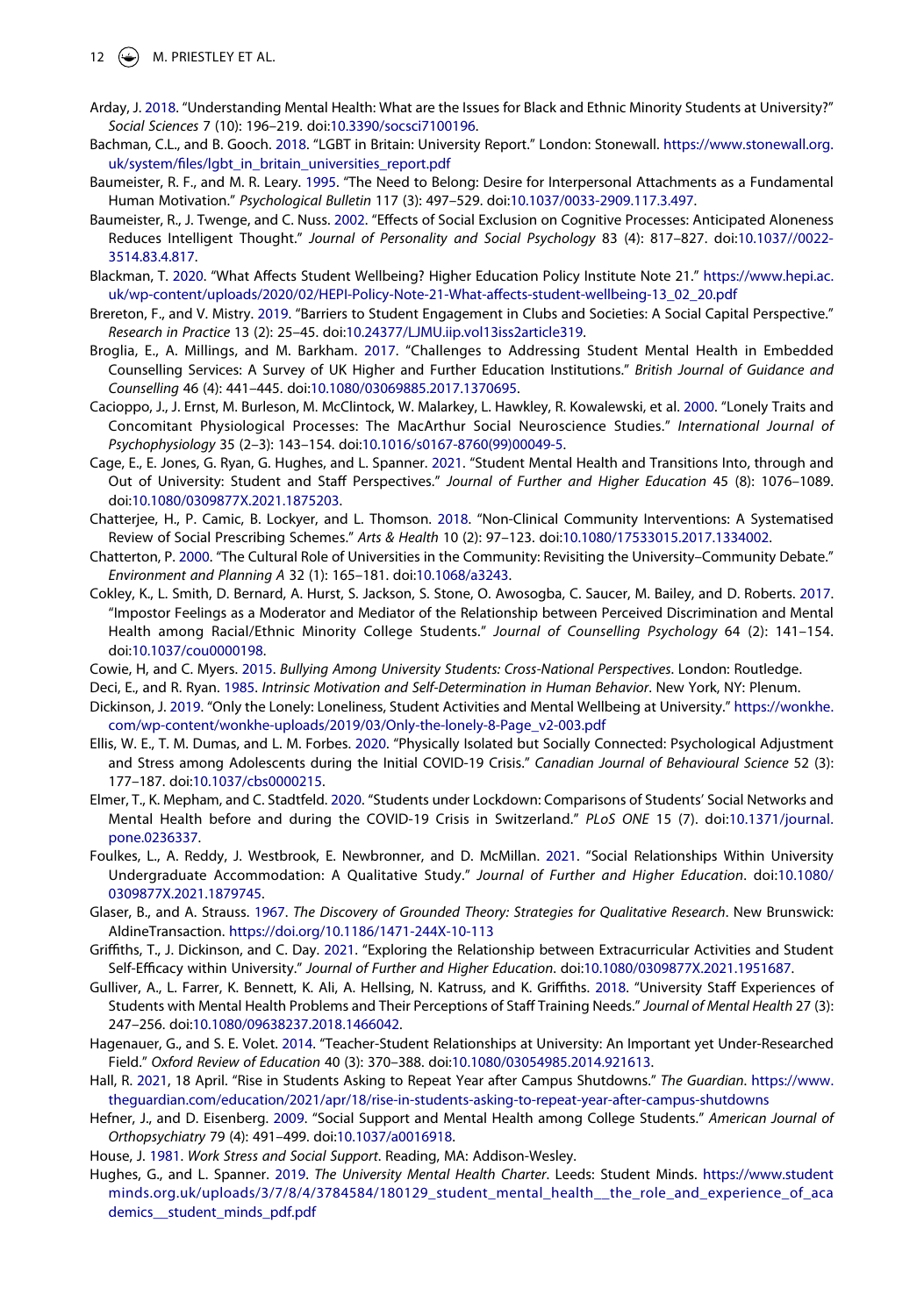- <span id="page-14-2"></span>Hurst, C., and L. Baranik. [2013](#page-2-6). "College Student Stressors: A Review of the Qualitative Research." *Stress Health* 29 (4): 275–285. doi:[10.1002/smi.2465.](https://doi.org/10.1002/smi.2465)
- <span id="page-14-10"></span>Jochman, J., J. Cheadle, B. Goosby, C. Tomaso, C. Kozikowski, and T. Nelson. [2019.](#page-4-4) "Mental Health Outcomes of Discrimination among College Students on A Predominantly White Campus: A Prospective Study." *Sociological Research for a Dynamic World* 5 (1): 1–16. doi:[10.1177/2378023119842728.](https://doi.org/10.1177/2378023119842728)
- <span id="page-14-15"></span>Jones, E., M. Priestley, L. Brewster, S. J. Wilbraham, G. Hughes, and L. Spanner. [2021](#page-5-1). "Student Wellbeing and Assessment in Higher Education: The Balancing Act." *Assessment & Evaluation in Higher Education* 46 (3): 438–450. doi:[10.1080/](https://doi.org/10.1080/02602938.2020.1782344) [02602938.2020.1782344](https://doi.org/10.1080/02602938.2020.1782344).
- <span id="page-14-3"></span>Jopling, K., and N. Valtorta. [2018.](#page-2-7) "Opening Up: Insights into Loneliness among Students." [https://www.iqstudentac](https://www.iqstudentaccommodation.com/sites/default/files/inline-files/iQ%20Opening%20up%20online.pdf) [commodation.com/sites/default/files/inline-files/iQ%20Opening%20up%20online.pdf](https://www.iqstudentaccommodation.com/sites/default/files/inline-files/iQ%20Opening%20up%20online.pdf)
- <span id="page-14-17"></span>Kilgo, C., A. Mollet, and E. Pascarella. [2016](#page-10-10). "The Estimates Effects of College Student Involvement on Psychological Wellbeing." *Journal of College Student Development* 57 (8): 1043–1049. doi:[10.1353/csd.2016.0098.](https://doi.org/10.1353/csd.2016.0098)
- <span id="page-14-12"></span>Kiltz, L., R. Rinas, M. Daumiller, M. Fokkens-Bruinsma, and E. Jansen. [2020](#page-4-8). "'When They Struggle, I Cannot Sleep Well Either': Perceptions and Interactions Surrounding University Student and Teacher Well-Being." *Frontiers in Psychology*  11 (1): 2283. doi:[10.3389/fpsyg.2020.578378](https://doi.org/10.3389/fpsyg.2020.578378).
- <span id="page-14-7"></span>Klaiber, P., A. Whillans, and C. Frances. [2018](#page-3-8). "Long–Term Health Implications of Students' Friendship Formation during the Transition to University." *Applied Psychology of Health and Wellbeing* 10 (2): 290–308. doi:[10.1111/aphw.12131.](https://doi.org/10.1111/aphw.12131)
- <span id="page-14-13"></span>Komarraju, M., S. Musulkin, and G. Bhattacharya. [2010.](#page-4-7) "Role of Student-Faculty Interactions in Developing College Students' Academic Self-Concept, Motivation, and Achievement." *Journal of College Student Development* 51 (1): 332–342. doi:[10.1353/csd.0.0137](https://doi.org/10.1353/csd.0.0137).
- <span id="page-14-21"></span>Labrague, L., J. Alexis, and C. Falguera. [2021.](#page-10-11) "Social and Emotional Loneliness among College Students during the COVID-19 Pandemic: The Predictive Role of Coping Behaviours, Social Support and Personal Resilience." *Perspectives in Psychiatric Care* 1–7. doi:[10.1111/ppc.12721.](https://doi.org/10.1111/ppc.12721)
- <span id="page-14-23"></span>Lasater, K., C. Smith, J. Pijanowski, and K. Brady. [2021](#page-10-12). "Redefining Mentorship in an Era of Crisis: Responding to COVID-19 through Compassionate Relationships." *International Journal of Mentoring and Coaching in Education*  10 (2): 158–172. doi:[10.1108/IJMCE-11-2020-0078](https://doi.org/10.1108/IJMCE-11-2020-0078).
- <span id="page-14-6"></span>Long, J. [2016.](#page-3-9) "Living with the Consequences of Policy Decisions: Reactions to Student Lifestyles in the Neighbourhood." *Journal of Policy Research in Tourism, Leisure and Events* 8 (2): 176–195. doi:[10.1080/19407963.2016.1157599](https://doi.org/10.1080/19407963.2016.1157599).
- <span id="page-14-18"></span>Lower-Hoppe, L., M. Beattie, D. Wray, R. Bailey, T. Newman, and A. Farrell. [2020.](#page-10-13) "The Relationship between Sport Club Activities and University and Member Attachment." *Recreational Sports Journal* 44 (1): 5–14. doi:[10.1177/](https://doi.org/10.1177/1558866120904037) [1558866120904037.](https://doi.org/10.1177/1558866120904037)
- <span id="page-14-8"></span>Mansfield, L. [\(2019\)](#page-3-6). A Conceptual Review of Loneliness Across the Adult Life Course [16+ Years] Synthesis of Qualitative Studies. <https://whatworkswellbeing.org/wp-content/uploads/2020/02/V3-FINAL-Loneliness-conceptual-review.pdf>
- <span id="page-14-20"></span>Massey, J., M. Brooks, and J. Burrow. [2014.](#page-10-8) "Evaluating the Effectiveness of Mental Health First Aid Training among Student Affairs Staff at a Canadian University." *Journal of Student Affairs Research and Practice* 51 (3): 323–336. doi:[10.1515/jsarp-2014-0032](https://doi.org/10.1515/jsarp-2014-0032).
- <span id="page-14-1"></span>McIntyre, J., J. Worsley, R. Corcoran, P. Woods, and R. Bentall. [2018](#page-2-6). "Academic and Non-Academic Predictors of Student Psychological Distress: The Role of Social Identity and Loneliness." *Journal of Mental Health* 27 (3): 230–239. doi:[10.1080/09638237.2018.1437608.](https://doi.org/10.1080/09638237.2018.1437608)
- <span id="page-14-9"></span>Meyer, I. [2003](#page-4-9). "Prejudice, Social Stress, and Mental Health in Lesbian, Gay, and Bisexual Populations: Conceptual Issues and Research Evidence." *Psychological Bulletin* 129 (5): 674.
- <span id="page-14-19"></span>Morrish, L. [2019](#page-10-14). "Pressure Vessels: The Epidemic of Poor Mental Health among Higher Education Staff." HEPI Paper 20. [https://www.hepi.ac.uk/2019/05/23/pressure-vessels-the-epidemic-of-poor-mental-health-among-higher-education](https://www.hepi.ac.uk/2019/05/23/pressure-vessels-the-epidemic-of-poor-mental-health-among-higher-education-staff/) [-staff/](https://www.hepi.ac.uk/2019/05/23/pressure-vessels-the-epidemic-of-poor-mental-health-among-higher-education-staff/)
- <span id="page-14-22"></span>Nambiar. [2020](#page-10-9). "The Impact of Online Learning during COVID-19: Students' and Teachers' Perspective." *International Journal of Indian Psychology* 8 (2): 783–793. doi:[10.25215/0802.094.](https://doi.org/10.25215/0802.094)
- <span id="page-14-4"></span>Newton, J., M. Dooris, and J. Wills. [2016.](#page-2-8) "Healthy Universities: An Example of a Whole-system Health-promoting Setting." *Global Health Promotion* 23 (1): 57–65. doi:[10.1177/1757975915601037.](https://doi.org/10.1177/1757975915601037)
- <span id="page-14-0"></span>Office for National Statistics [ONS], [2020.](#page-2-9) "Personal Wellbeing, Loneliness and Mental Health." [https://www.ons.gov.uk/](https://www.ons.gov.uk/peoplepopulationandcommunity/educationandchildcare/articles/coronavirusandtheimpactonstudentsinhighereducationinenglandseptembertodecember2020/2020-12-21#personal-well-being-loneliness-and-mental-health) [peoplepopulationandcommunity/educationandchildcare/articles/coronavirusandtheimpactonstudentsinhigheredu](https://www.ons.gov.uk/peoplepopulationandcommunity/educationandchildcare/articles/coronavirusandtheimpactonstudentsinhighereducationinenglandseptembertodecember2020/2020-12-21#personal-well-being-loneliness-and-mental-health) [cationinenglandseptembertodecember2020/2020-12-21#personal-well-being-loneliness-and-mental-health](https://www.ons.gov.uk/peoplepopulationandcommunity/educationandchildcare/articles/coronavirusandtheimpactonstudentsinhighereducationinenglandseptembertodecember2020/2020-12-21#personal-well-being-loneliness-and-mental-health)
- <span id="page-14-5"></span>Pedler, M., R. Willis, and J. Nieuwoudt. [2021](#page-3-10). "A Sense of Belonging at University: Student Retention, Motivation and Enjoyment." *Journal of Further and Higher Education*. doi:[10.1080/0309877X.2021.1955844.](https://doi.org/10.1080/0309877X.2021.1955844)
- <span id="page-14-14"></span>Piper, R., and T. Emmanuel. [2019.](#page-5-2) *Co-producing Mental Health Strategies with Students: A Guide for the Higher Education Sector*. Leeds: Student Minds. [https://www.studentminds.org.uk/uploads/3/7/8/4/3784584/cpdn\\_document\\_art](https://www.studentminds.org.uk/uploads/3/7/8/4/3784584/cpdn_document_artwork.pdf) [work.pdf](https://www.studentminds.org.uk/uploads/3/7/8/4/3784584/cpdn_document_artwork.pdf)
- <span id="page-14-16"></span>Priestley, M., E. Broglia, G. Hughes, and L. Spanner. [2021.](#page-5-3) "Student Perspectives on Improving Mental Health Support Services at University." *Counselling and Psychotherapy Research*. doi:[10.1002/capr.12391](https://doi.org/10.1002/capr.12391).
- <span id="page-14-11"></span>Reis, H., K. Sheldon, S. Gable, J. Roscoe, and R. Ryan. [2000.](#page-4-10) "Daily Wellbeing: The Role of Autonomy, Competence, and Relatedness." *Personality and Social Psychology Bulletin* 26 (4): 419–435. doi:[10.1177/0146167200266002](https://doi.org/10.1177/0146167200266002).